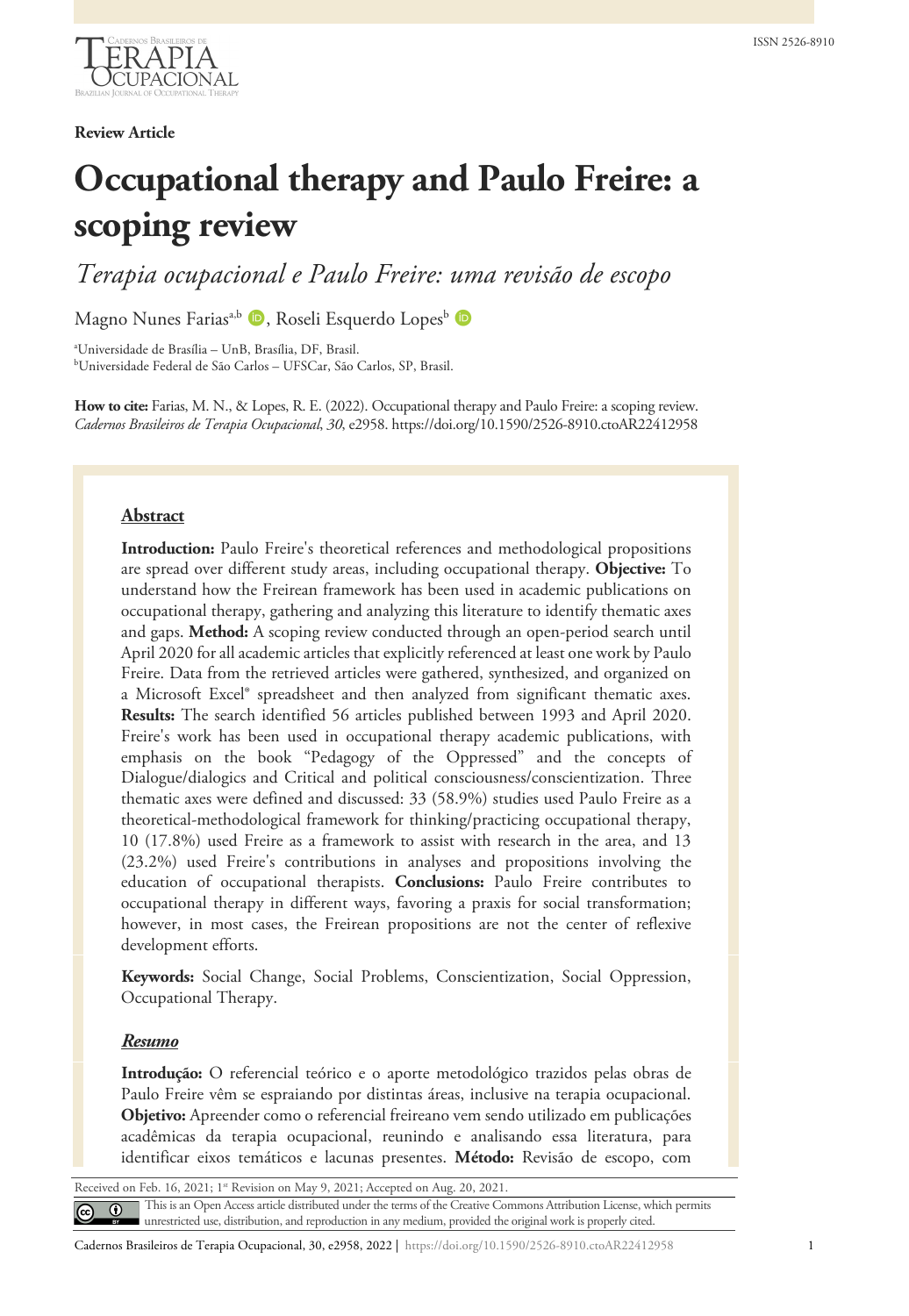levantamento de publicações nas bases de dados CINAHL, Scopus e Web of Science, focalizando artigos acadêmicos que referenciam explicitamente Paulo Freire, num período que, sem recorte inicial, foi até abril de 2020, tendo sido incluídos todos os artigos que referenciavam pelo menos uma obra do autor. Uma planilha desenvolvida no programa Microsoft Excel® reuniu os dados gerais dos artigos, cujos conteúdos foram agrupados, sintetizados e analisados a partir de conjuntos temáticos significativos. **Resultados:** Foram identificados 56 artigos, publicados entre 1993 e abril de 2020. A obra de Freire vem sendo utilizada em publicações acadêmicas da terapia ocupacional, destacando-se o livro "Pedagogia do Oprimido" e as categorias Diálogo/Dialógica e Conscientização/Consciência crítica/política. Foram definidos e discutidos três conjuntos temáticos: 33 (58,9%) artigos que utilizam o referencial freireano para o pensar/fazer da terapia ocupacional; 10 (17,8%) em que ele parametriza a pesquisa na área; 13 (23,2%) cujas análises e proposições envolvendo a formação de terapeutas ocupacionais tomam-no como aporte. **Conclusão:** Paulo Freire informa de diversas maneiras a terapia ocupacional, em prol de uma práxis para a transformação social, embora, em boa parte das vezes, as formulações freireanas não sejam o centro dos esforços de elaboração reflexiva.

**Palavras-chave:** Mudança Social, Problemas Sociais, Conscientização, Opressão Social, Terapia Ocupacional.

# **Introduction**

Paulo Reglus Neves Freire was born in Recife, state of Pernambuco, northeastern Brazil on 19 September 1921. According to Gadotti (1996), since adolescence, Freire engaged in processes of education for young and adult workers and, later on, in the 1950s, he began to think about and propose non-traditional and differentiated pedagogical methods for these individuals that combined pedagogy, politics, dialogue, consciousness and problematization, taking the concept of education as the practice of freedom as a central axis. In other words, his interest was in education that "[...] aims at liberation, at the radical transformation of reality to improve it and make it more humane, and allows men and women to be recognized as subjects, and not as objects, of their history" (Gadotti, 1996, p. 81), overcoming their condition of oppressed.

During his career trajectory, Freire was involved in several popular education projects, beginning in 1960 in the context of a country where 50% of the population was illiterate. Based on his political and pedagogical conceptions, his first experiences occurred in the municipality of Angicos, state of Rio Grande do Norte, Brazil, in 1963, when he taught 300 laborers how to read and write through culture circles<sup>[1](#page-15-0)</sup>.

Given the great repercussions of this literacy and cultural movement, Paulo Freire was appointed coordinator of the National Literacy Program, linked to the Brazilian Ministry of Education, in 1964; there were plans to create 20,000 culture circles that would include two million illiterate people across the country in that same year. However, these plans

<sup>1</sup> Culture circle is a strategy formulated by Freire for an awareness-raising education practice. Using dialogue in a circle and exercises with words, including the written word, the aim is for the collaborating subjects to problematize the world, unveiling its contradictions and, with awareness of and reflection on these contradictions and themselves, produce/think ways to overcome structures of dominance, and become beings in and with the world, in a process of praxis, humanization and emancipation (Fiori, 1987).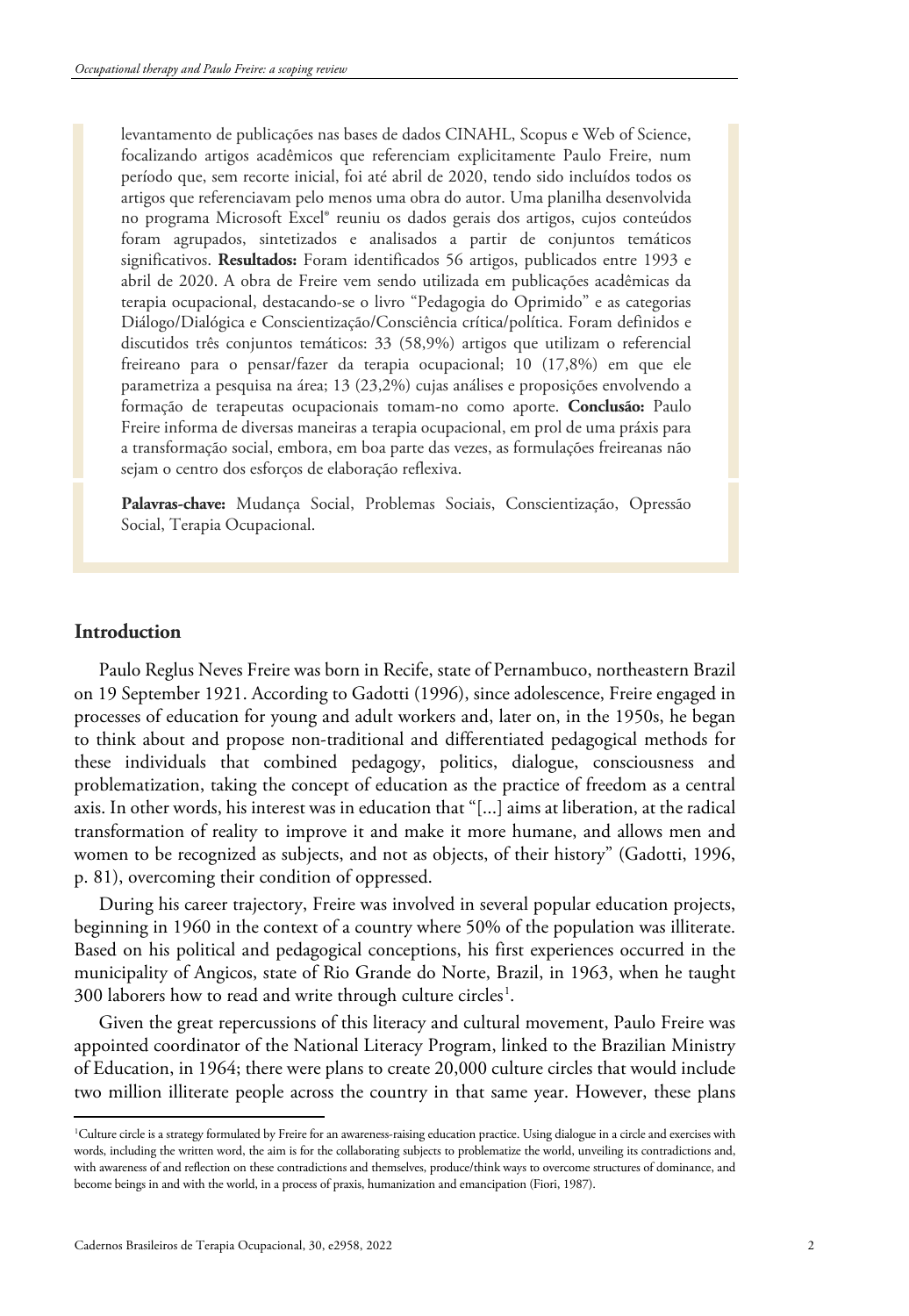were interrupted by the conservative forces of the military coup d'état (1964), which felt threatened by the revolutionary character of Freire's propositions; he was accused of subverting the established order, arrested, and exiled (Gadotti, 1996; Nosella, 2007).

During exile, in the midst of the painful experience of being distant from his family and his country, Freire broadened his struggle for the liberation of the oppressed and began to understand it beyond national limits, and his formulations started to assume global dimensions in this process. This and the exile led him to live and carry out work in Chile, the United States of America, Switzerland, and Guinea-Bissau, among other countries, disseminating, debating, elaborating, and sharing his ideas and intentionalities (Gadotti, 1996). "In the 1960s, Freire's message, which was launched in the northeast region of Brazil, spread throughout the country; in the 1970s, his name and pedagogical method were expanded worldwide" (Nosella, 2007, p. 180).

Gadotti (1996) divides Freire's experience and elaborations into two phases: a Latin American phase, from 1960 to 1970, of the author of Pedagogy of the Oppressed (written in 1968), and a second phase named Paulo Freire, citizen of the world, from 1980 to 1990, during which he co-authored books and shared experiences around the world.

Paulo Freire returned to Brazil definitively in 1980, where he continued to develop his work, always engaged with the values he propagated, contributing to the continuous renewal of national and universal pedagogical thinking. Freire died in São Paulo, Brazil on 2 May 1997, leaving a legacy of propositions for the search and struggle for a fairer world (Nosella, 2007).

Paulo Freire's legacy and influence are still being disseminated, and have reached and spread across different fields of knowledge (Gadotti, 1996), including occupational therapy (Toldrá, 1986; Barros, 2004; Magalhães, 2012; Gontijo & Santiago, 2018, 2020; Farias & Lopes, 2020).

Gontijo & Santiago (2018),in a survey of Brazilian scientific production that combined occupational therapy and Paulo Freire's pedagogy, identified works between 2000 and 2016 with a progressive increase in citations. Those authors concluded that references to this author would result from the search for more critical bases to understand the profession, the processes of professional education, as well as occupational-therapeutic interventions in various fields of practice, but highlighting this in the subarea of social occupational therapy.

> The analysis of this presence showed different levels of comprehension of Freire's work, characterizing a dynamic approaching process that is contextualized amid the historicity in which occupational therapy reflects on itself, its relationship with the participants of the interventions, and its intervention role in and with the world (Gontijo & Santiago, 2018, p. 145).

Farias & Lopes (2020),when reflecting on the use of the Freirean framework in occupational therapy, and especially in social occupational therapy, discuss the bases for thinking/doing a professional action guided by education as a practice of freedom, having ethical-political commitment, criticality of problematization, democratization, and technical-scientific rigor as key points.

Those authors turn to possible paths that interest professionals in the area from Paulo Freire's legacy, both in practical and theoretical terms, operating Freirean formulations to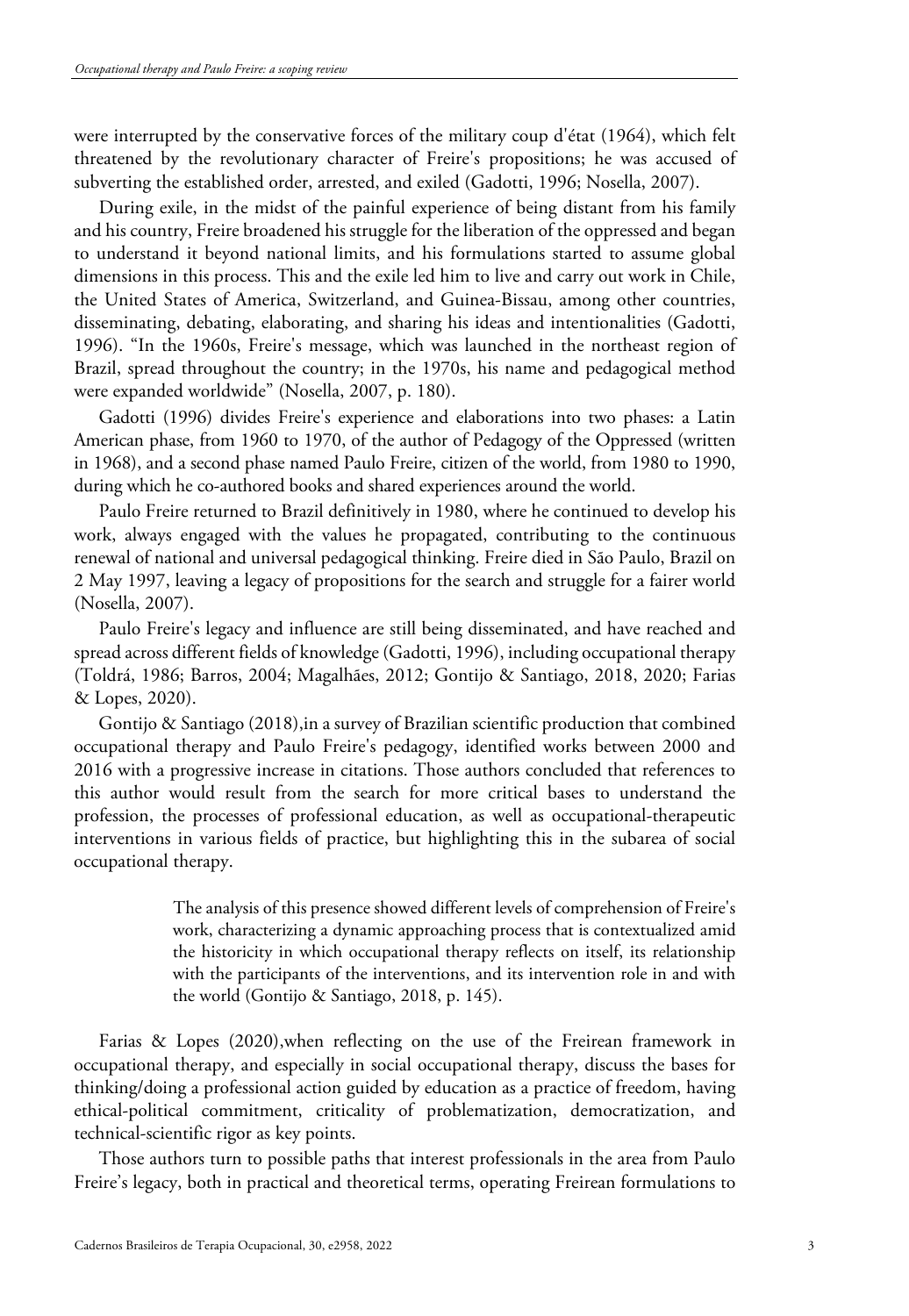denounce inequalities and announce a fairer world, with dialogics, freedom, conscientization, and transposition of extreme situations. These propositions are in line with the ideas developed by Barros (2004), bringing Paulo Freire's centrality to resort to categories such as consciousness and dialogue, as well as to understand the inseparability between technical and political action in the profession and the idea of transforming action in reality.

Thus, references and contributions<sup>[2](#page-3-0)</sup> developed by Paulo Freire have been used to inform different areas of knowledge that converge in the fight against oppression and in search of alternatives to the social contradictions that challenge the everyday life of individuals marked by relations of domination and exploitation, and occupational therapy is among them.

In this context, this literature review aimed to expand the scope and enhance the character of this academic presence in occupational therapy using international databases as a reference.

# **Method**

A scoping review, which is the most appropriate methodology for surveying and mapping the academic production of a given area of knowledge (Arksey & O'Malley, 2005), was conducted on occupational therapy and its correlation with the contributions of Paulo Freire's work. Complementarily, the Preferred Reporting Items for Systematic Reviews and Meta-Analyses (PRISMA) extension for scoping reviews (PRISMA-ScR) (Moher et al., 2009; Tricco et al., 2018) was used.

#### **Identifying the research question**

The research question that led the review was: How has the Freirean framework been used in occupational therapy productions?

#### **Identifying relevant studies**

Initially, to this end, between March and April 2020, a search for studies on the theme was carried out on CINAHL, Scopus, and Web of Science, which are the academic databases that index most of the scientific journals in the field of occupational therapy, using the descriptors "occupational therap\*" for title, abstract and key words<sup>[3](#page-3-1)</sup>, and "Paulo Freire", "Freire, P.", and "Freire, Paulo"<sup>[4](#page-3-2)</sup> for full text.

<span id="page-3-0"></span><sup>2</sup> Freire (2001a, 2013) recognizes his elaborations as a dialectical-ethical-critical-political understanding of education. This comprehension is understood here as a set of theoretical references and methodological contributions, within the dialectics between reflection and action, that inform in a way to gather the reality (the world, human beings, and power relations), but also in ways of doing and acting on this reality (the concrete actions to move towards problems). In addition, these references and contributions announce what we call categories (Minayo, 2001), such as dialogue, conscientization, political consciousness, praxis and others, which combine concepts characterized by certain Freirean principles.

<span id="page-3-1"></span><sup>3</sup> The Cumulative Index to Nursing and Allied Health Literature (CINAHL) cannot be searched by title, abstract and key words simultaneously, and does not present the category key words. Thus, the search was conducted in each of these categories separately, first for title, then for abstract, and finally for theme (instead of key words). 4

<span id="page-3-2"></span>The descriptors "Freire, P." and "Freire, Paulo" were included because these are the spellings that appear in the references to his works.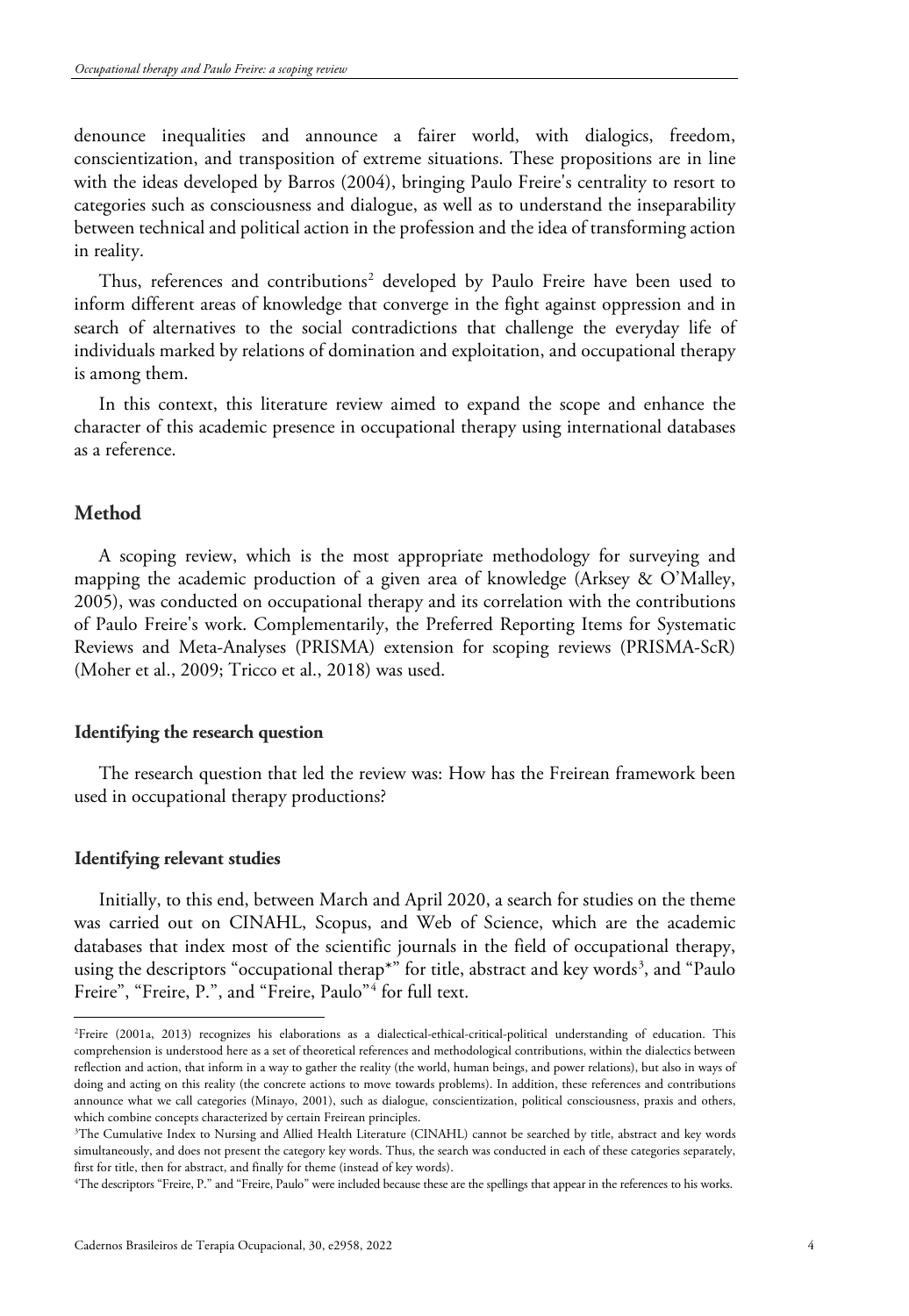## **Selection of studies**

No parameters for year or language of publication were stipulated in the survey, and all articles that referenced at least one work by Paulo Freire were included in the review.

## **Mapping the data**

As proposed by Levac et al. (2010), the selected studies were organized using a Microsoft Excel® spreadsheet according to the following categories: title, abstract, key words, language, journal, year of publication, type of article, author(s), author institutional affiliation and country, works by Paulo Freire referenced, and number of times these works were cited in the article.

#### **Grouping, synthesizing and presenting results**

After the initial reading of the retrieved articles included in the review, a numerical analysis of the extension and nature of the studies was conducted using percentages, tables, and graphs with information such as number of publications over time, journals in which this framework was most present, occurrence of authors and countries of institutional affiliation, types of studies, most cited texts and number of citations in the body text, and most used Freirean categories.

Subsequently, after a comprehensive reading of the texts in full, syntheses of the contents addressed in the articles were prepared, and some axes of analysis emerged, enabling a thematic division of the articles into three groups: Paulo Freire as a theoreticalmethodological framework for thinking/practicing occupational therapy; Freire as a framework to assist with research in occupational therapy; and Freire's contributions to the education of occupational therapists.

#### **Data analysis**

The developed syntheses were treated using a set of techniques applied to contents that carry linguistic and iconic meanings and other semiotic codes, weaving their relationship with sociological structures - a process that Bardin (1977) named content analysis. Thus, the gathered data were analyzed in an attempt to comprehend, infer, or speculate their meanings aiming to go beyond a superficial reading to "[...] understand the messages beyond what they show at first glance" (Bardin, 1977, p. 29).

#### **Results**

The search strategies found 198 publications. After removing studies in duplicate, books, book chapters, and editorials, and keeping a focus on collecting academic articles, 93 publications were selected. After revising the bibliographic references and abstracts, studies that did not include works by Paulo Freire in their references (many of them showed publications by other authors with the same surname) and those whose abstracts did not focus on occupational therapy, such as articles addressing integrative practices, health education, among others, 56 studies were ultimately included in the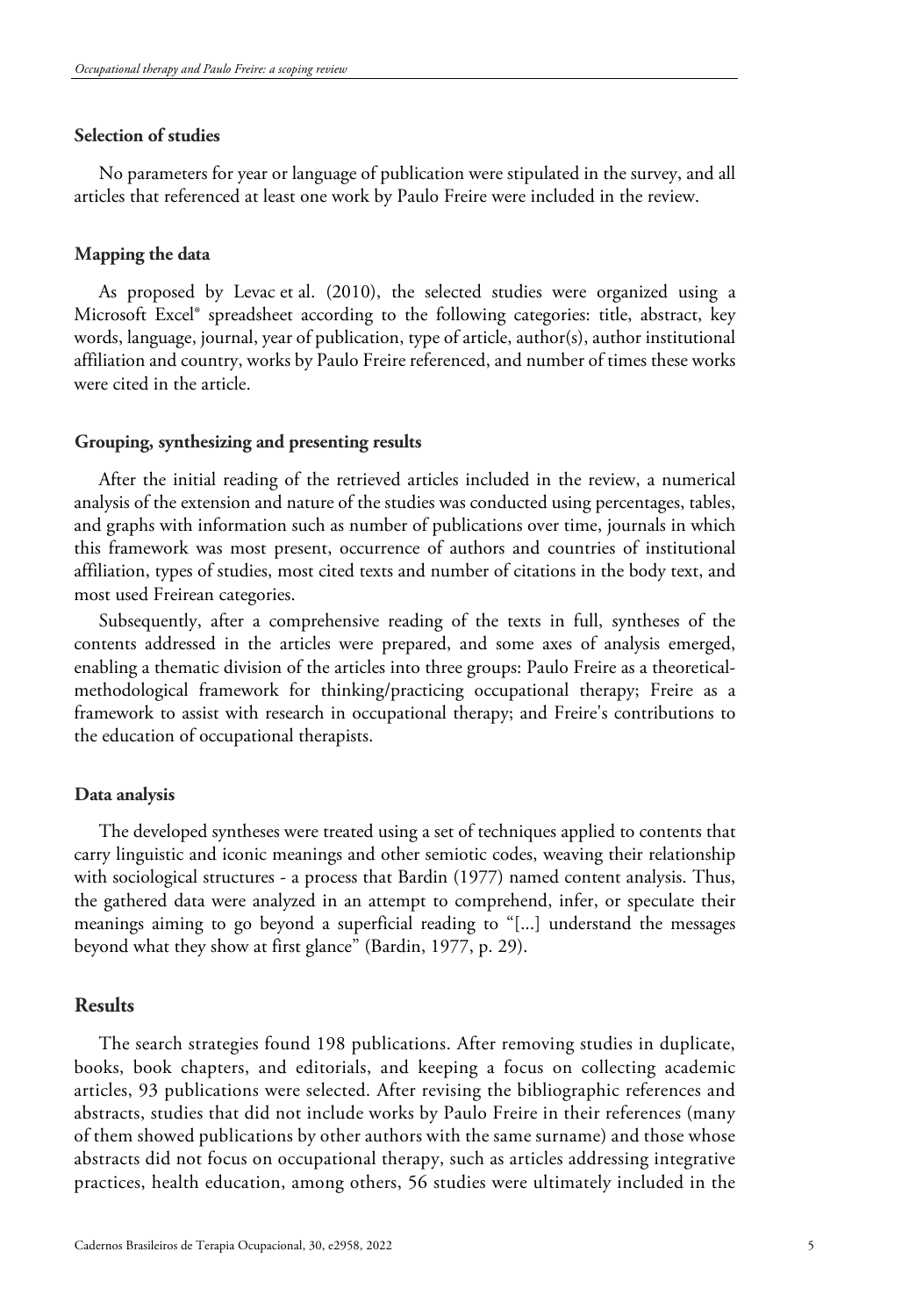scoping review. Subsequently, these 56 included works were read in full. Figure 1 presents a flow chart depicting the search, inclusion and exclusion of articles.



**Figure 1.** Flow chart of the selection process using the Preferred Reporting Items for Systematic Reviews and Meta-Analyses (PRISMA) extension for scoping reviews (PRISMA-ScR) model (Moher et al., 2009; Tricco et al., 2018).

# **Overview of the collected literature**

The first identified article evidencing the use of Paulo Freire's framework dates from 1993. It is titled Occupational therapy guidelines for client-centered practice: Impact study findings, written by Jenny Blain and Elisabeth Townsend, and published in the Canadian Journal of Occupational Therapy. Freire was cited once, as part of a group of authors, when Blain and Townsend mentioned the concept of social action.

As shown in Figure 2, the number of publications by year ranged from zero to four between 1993 and 2017, with a significant increase in 2018 (8) and 2019 (7). It should be noted that 2020 is underreported, as the search lasted until April that year.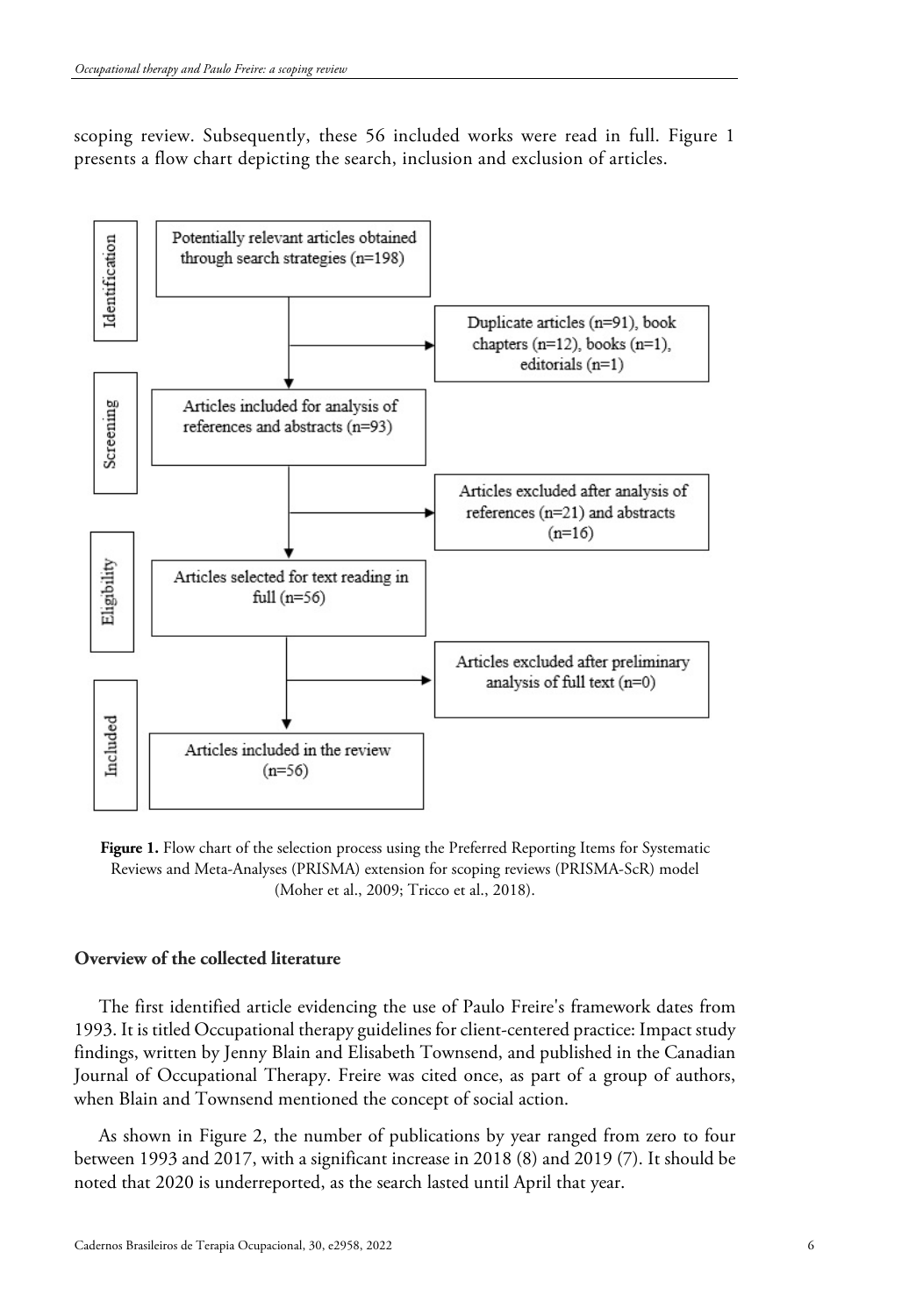

**Figure 2.** Number of publications by year (1993-2020). Source: CINAHL, Scopus, and Web of Science (April 2020).

The Canadian Journal of Occupational Therapy presented the largest number of articles  $(n=10)$ , followed by the Brazilian Journal of Occupational Therapy  $(n=6)$  and the Occupational Therapy in Health Care (n=6). In addition, it is worth noting that 11 articles were identified in journals with a single publication, as is shown in detail in Table 1.

| <b>Journal</b>                               | Number of articles | $\%$  |
|----------------------------------------------|--------------------|-------|
| Canadian Journal of Occupational Therapy     | 10                 | 17.8% |
| Brazilian Journal of Occupational Therapy    | 6                  | 10.7% |
| Occupational Therapy in Health Care          | 6                  | 10.7% |
| American Journal of Occupational Therapy     | 4                  | 7.1%  |
| Australian Occupational Therapy Journal      | 4                  | 7.1%  |
| British Journal of Occupational Therapy      | 4                  | 7.1%  |
| Journal of Occupational Science              | 3                  | 5.3%  |
| Occupational Therapy International           | 3                  | 5.3%  |
| Scandinavian Journal of Occupational Therapy | 3                  | 5.3%  |
| Interface: Communication, Health, Education  | 2                  | 3.5%  |
| Others                                       | 11                 | 19.6% |
| Total                                        | 56                 | 100%  |

**Table 1.** Distribution of published articles between 1993 and 2020 by journal.

Note. Source: CINAHL, Scopus, and Web of Science (April 2020).

Of the 109 authors identified, the majority (n=90; 82.6%) published only one article on the theme of the present review, and 19 authors (17.4%) published two or more studies (see Table 2), with emphasis on Elizabeth Townsend with nine published articles – five of which were published between 1996 and 1998 – followed by Roseli Esquerdo Lopes with five works, and Patrícia Leme de Oliveira Borba and Nick Pollard with four publications each.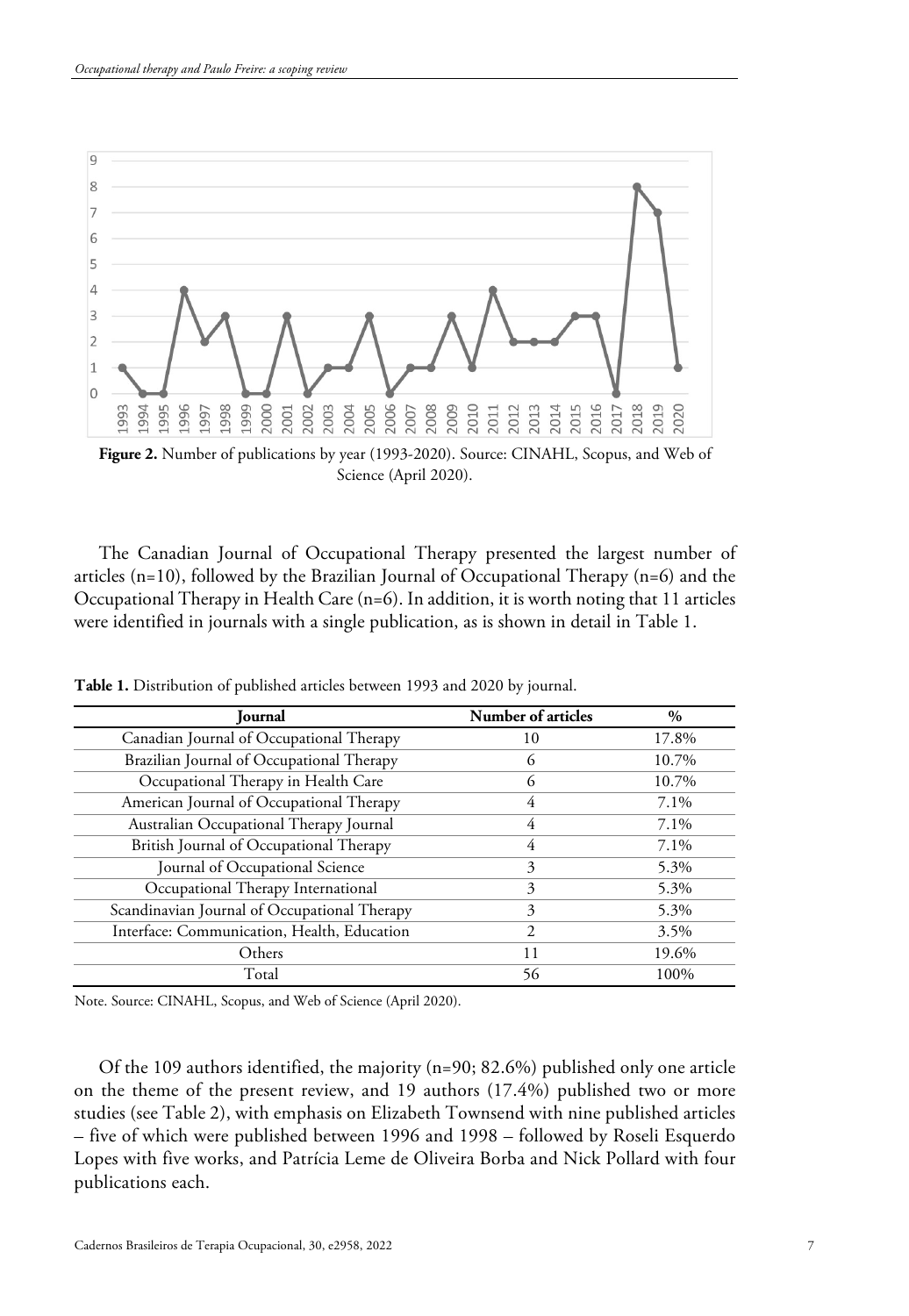As it is shown in Table 2, regarding institutional affiliation, most of the 109 authors are concentrated in four countries in the Americas (74.3%), with emphasis on Brazil (37.6%), followed by the United States of America (19.2%) and Canada (15.6%). Oceania (7.3%) and Africa (0.9%) presented the lowest percentages in this context, and no authors affiliated with institutions in Asia were identified.

| Continent | $\mathbf n$ | $\%$   | Country       | $\mathbf n$    | $\%$  |
|-----------|-------------|--------|---------------|----------------|-------|
| Americas  | 81          | 74.30% | <b>Brazil</b> | 41             | 37.6% |
|           |             |        | <b>USA</b>    | 21             | 19.2% |
|           |             |        | Canada        | 17             | 15.6% |
|           |             |        | Colombia      | $\overline{2}$ | 1.8%  |
| Europe    | 19          | 17.40% | UK            | 10             | 9.1%  |
|           |             |        | Spain         | $\overline{2}$ | 1.8%  |
|           |             |        | Sweden        | $\mathbf{1}$   | 0.9%  |
|           |             |        | Ireland       | $\mathbf{1}$   | 0.9%  |
|           |             |        | Malta         | 1              | 0.9%  |
|           |             |        | Germany       | $\mathbf{1}$   | 0.9%  |
|           |             |        | Estonia       | $\mathbf{1}$   | 0.9%  |
|           |             |        | Netherlands   | $\mathbf{1}$   | 0.9%  |
|           |             |        | Georgia       | $\mathbf{1}$   | 0.9%  |
| Oceania   | 8           | 7.30%  | Australia     | 8              | 7.3%  |
| Africa    | 1           | 0.90%  | Tunisia       | 1              | 0.9%  |

**Table 2.** Authors by continent and country of institutional affiliation.

Note. Source: CINAHL, Scopus, and Web of Science (April 2020).

Because most journals are established in English-speaking countries, it was identified that 83.9% (47) of the articles are written in English only, 8.9% (5) in Portuguese, 7.1% (3) have versions in Portuguese and English, and only 1.7% (1) are written in Spanish and English.

The publications were classified into three main types: research articles, essays (which address various themes), and experience reports. Research articles (25-44.6%) comprised most of the publications, demonstrating a strong occupational therapy production in the scope of research using the Freirean framework, followed by a significant number of essays (20-35.7%), and a smaller number of experience reports (11-19.6%).

Fourteen different works by Paulo Freire were referenced in 72 citations, with Pedagogy of the Oppressed (Freire, 2016) being the most referenced (37 citations), representing more than half (51.3%) of all references to Freire's contributions in articles published in the occupational therapy area, mostly in English (33), as is shown in Table 3.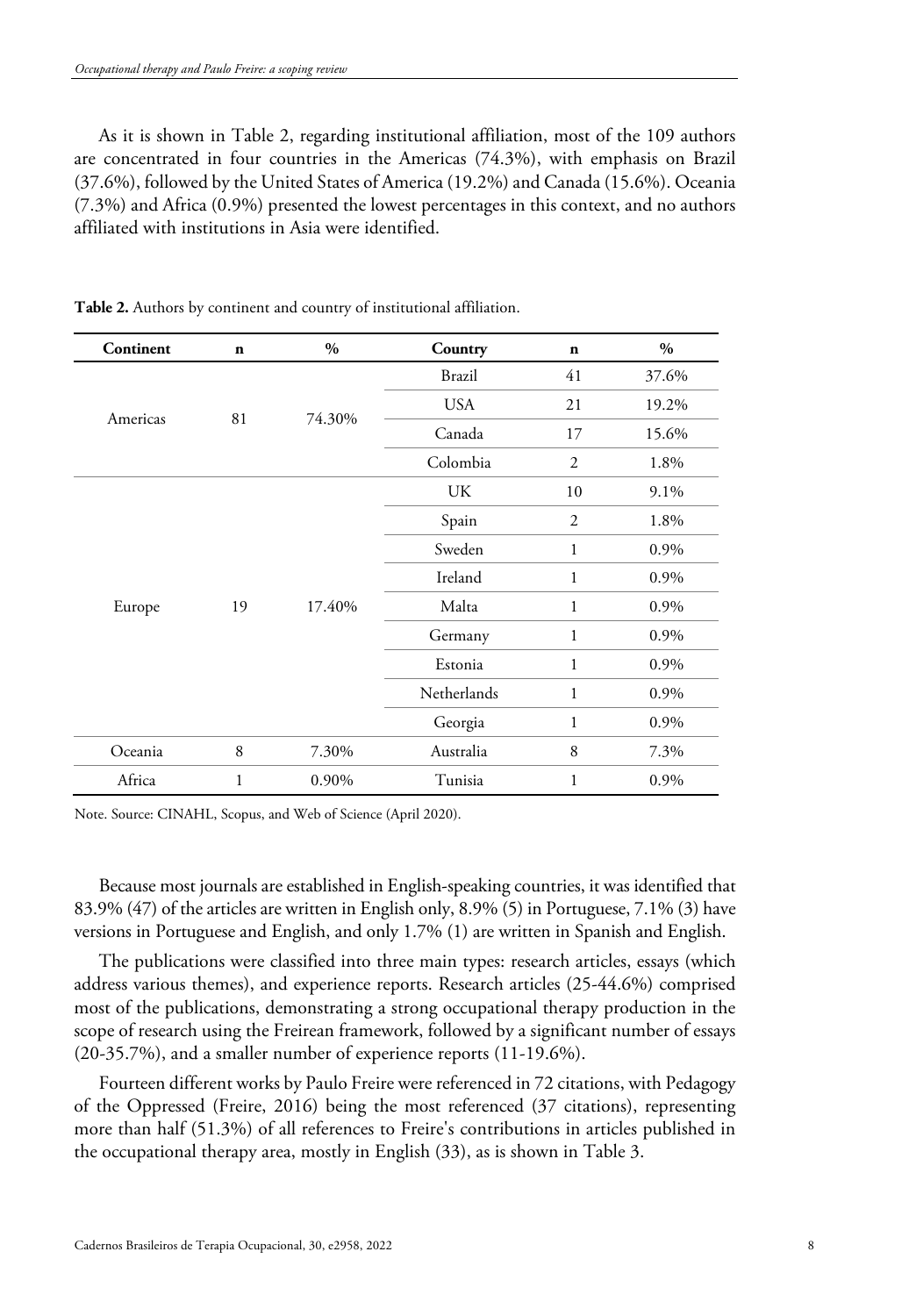| Title                                                    | Type        | $No$ of citations             | Language                    | $\frac{0}{0}$ |
|----------------------------------------------------------|-------------|-------------------------------|-----------------------------|---------------|
| Pedagogy of the Oppressed                                | <b>Book</b> | 37                            | 33 english;<br>4 portuguese | 51.3%         |
| The Politics of Education                                | <b>Book</b> | 9                             | english                     | 12.5%         |
| <b>Education as the Practice of Freedom</b>              | <b>Book</b> | 5                             | 4 english;<br>1 portuguese  | 6.9%          |
| Pedagogy of Freedom                                      | <b>Book</b> | 4                             | portuguese                  | 5.5%          |
| Cultural Action for Freedom                              | <b>Book</b> | 3                             | 1 english;<br>2 portuguese  | 4.1%          |
| <b>Education for Critical Consciousness</b>              | <b>Book</b> | 3                             | english                     | 4.1%          |
| Educação e Mudança (Education and Change)                | <b>Book</b> | 2                             | portuguese                  | 2.7%          |
| <b>Extension or Communication</b>                        | <b>Book</b> | $\mathfrak{D}$                | 1 english;<br>1 portuguese  | 2.7%          |
| Professora, sim; Tia, não<br>(Call me Teacher, not Aunt) | <b>Book</b> | $\mathfrak{D}_{\mathfrak{p}}$ | portuguese                  | $2.7\%$       |
| Pedagogy of Hope                                         | <b>Book</b> | 1                             | english                     | $1.3\%$       |
| Educadores de Rua (Street educators)                     | <b>Book</b> | 1                             | portuguese                  | $1.3\%$       |
| We can Reinvent the World                                | Chapter     | 1                             | english                     | $1.3\%$       |
| We Make the Road by Walking                              | <b>Book</b> | 1                             | english                     | 1.3%          |
| What is the "Dialogical Method" of Teaching?             | Article     | 1                             | english                     | $1.3\%$       |
| Total                                                    |             | 72                            |                             | 100%          |

**Table 3.** Distribution of Paulo Freire's works and the number of times each was cited and the language of the revised publications.

Note. Source: CINAHL, Scopus, and Web of Science (April 2020).

It is worth mentioning that 47 (83.9%) of the 56 studies analyzed refer to a single work by Paulo Freire, and Pedagogy of the Oppressed is the only work referenced in 51.7% (29) of the articles, which suggests that this is the central work that supports the concepts and reflections of authors in the scope of occupational therapy.

The use of only one of Paulo Freire's work is also reflected in the number of citations<sup>[5](#page-8-0)</sup> throughout the articles. Most of the analyzed articles (34-60.7%) show only one citation of the work used in the body text.

Regarding Freire's works, the following concepts were identified as the most present in the investigated articles. In total, 33 Freirean conceptual elaborations were listed, with Dialogue/dialogics being the most used (16 citations), followed by Critical and political consciousness/conscientization (14 citations), and Praxis/action + Reflection, Social transformation/change and Participant research/action research, with nine citations each.

## **Uses of Paulo Freire's works**

Turning to the most commonly used conceptual and/or theoretical-methodological elaborations by Paulo Freire, the articles were divided into three groups: 33 (58.9%) studies used Paulo Freire as a theoretical-methodological framework for thinking/practicing occupational therapy, with a focus on practice; 10 (17.8%) used Freire as a framework to

<span id="page-8-0"></span><sup>5</sup> This analysis was performed considering the citation parameters, for example, Freire (year) or (FREIRE, year).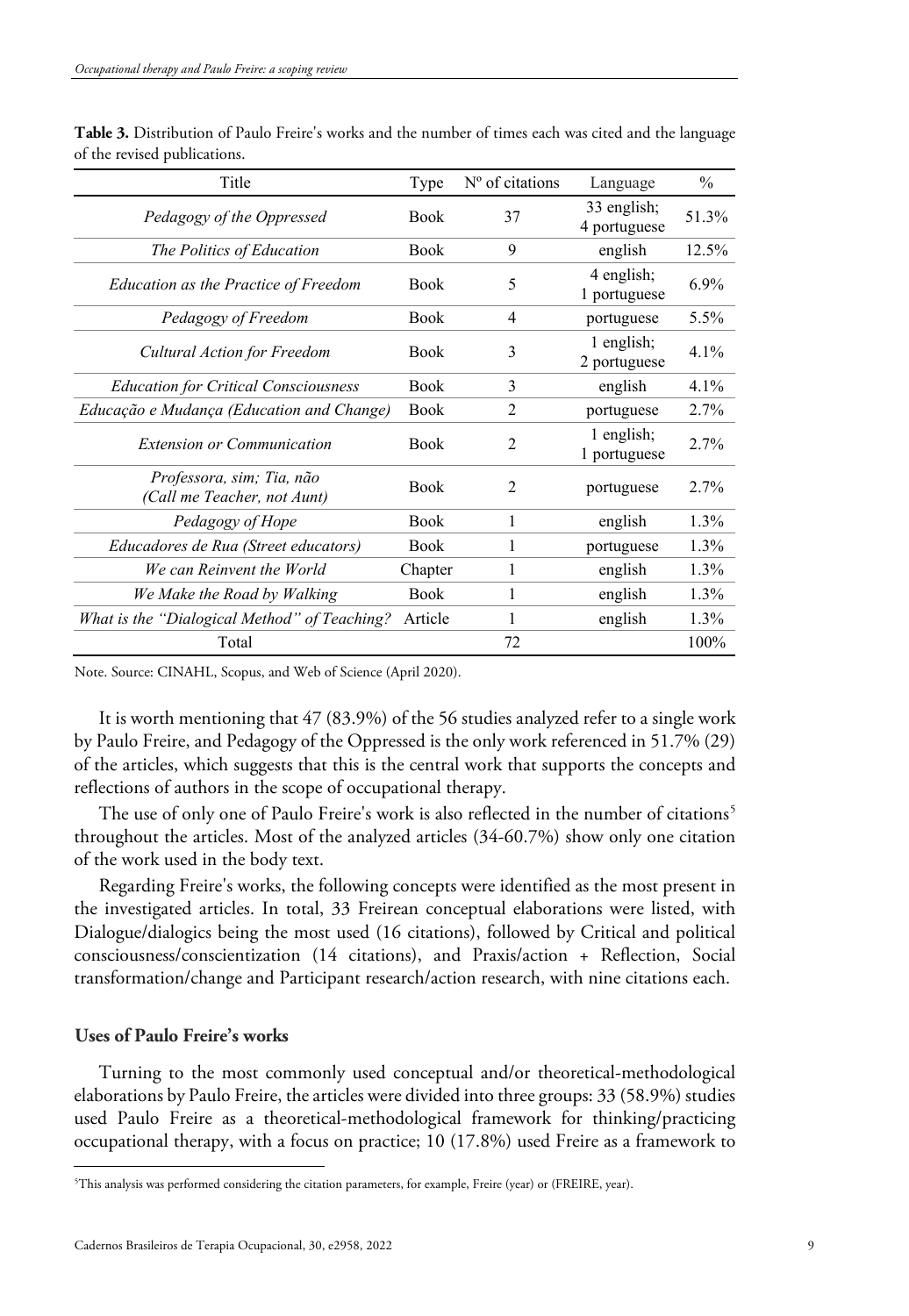assist with research in occupational therapy; and 13 (23.2%) used Freire's contributions in analyses and propositions involving the education of occupational therapists.

a) Paulo Freire as a theoretical-methodological framework for thinking/practicing occupational therapy

This group comprises publications that used the Freirean framework to propose and discuss aspects involved in thinking/practicing that seek to inform occupational therapy practice. 33 (58.9%) of the articles analyzed were allocated to this group $^6$  $^6$ .

Therefore, these articles bring aspects common to professional practice with different populations, such as, for instance, the studies by Blain & Townsend (1993), Townsend (1996a; 1996b; 1997a; 1997b) and Townsend et al. (2003), which address issues of the limited involvement of professionals with respect to what would configure the empowerment of assisted subjects because of institutional structural barriers and psychobiomedical and individualized practices prevalent in health services. At the same time, they discuss the power of occupational therapy practices for these actions, aiming at a dialogue for denunciation, through a language of possibility and hope.

Supported by Paulo Freire, these authors point out that professional work to empower subjects is fundamental to a fairer society and should to be carried out through activities aimed at a liberating and conscientizing education, highlighting the potential of occupation for personal and social transformation, as well as professional responsibility in relation to acting in favour of these issues, taking actions more horizontal and inclusive towards the subjects they work with. To this end, parameters that rethink the professional language (Magalhães & Galheigo, 2010; Townsend, 1998; Phelan, 2011) and its epistemic bases from praxis are needed, that is, practice in dialectical relationship with reflection, the thinking/doing; only this way is it possible to develop strategies that are committed to social change and that do not reproduce processes of discrimination and exclusion (Kinsella & Whiteford, 2009).

In this sense, Freire appears strongly as a critical theorist for practical and reflective elaborations that focus on social transformation, change or justice in the world (Shaw et al., 2009; McCorquodale & Kinsella, 2015; Pollard, 2018; Malfitano et al., 2014). Townsend (2012) and Rudman (2018) advocate a critical perspective in the profession, stressing the importance of confronting the social structures of power, and begin to recognize the occupational therapist as an agent who performs technical work that is linked to ethical and political issues, and should thus have cultural sensitivity and political awareness so as not to risk reducing social problems to merely technical aspects (Galheigo, 2011; Godoy-Vieira et al., 2018; Quiroga & Reyes, 2019).

The existence of possible and potent connections between occupational therapy and Freire's educational perspectives is recognized, emphasizing that these can foster critical thinking that assists with professional practice with groups that experience exclusion and oppression whether in socioeconomic, physical or mental aspects, especially in community, territorial and extra-clinical services that require a practice that acts more broadly on the

<span id="page-9-0"></span><sup>6</sup> Blain & Townsend (1993); Frank (1996); Townsend (1996a, 1996b, 1997a, 1997b, 1998); VanLeit, (1998); Neufeld & Kniepmann, (2001); Padilla, (2002); Townsend et al. (2003); Shaw et al. (2009); Kinsella & Whiteford, (2009); Magalhães & Galheigo, (2010); Lopes et al. (2011a, 2011b); Phelan, (2011); Galheigo, (2011); Townsend, (2012); Lopes et al. (2013); McCorquodale & Kinsella, (2015); Fransen et al. (2015); Maia et al. (2016); Gontijo et al. (2016); Godoy-Vieira et al. (2018); Rudman (2018); Pollard, (2018); Silva et al. (2018); Serpa et al. (2018); Arblaster et al. (2019); Boland & Cunningham (2018); Quiroga & Reyes, (2019); Malfitano et al. (2014).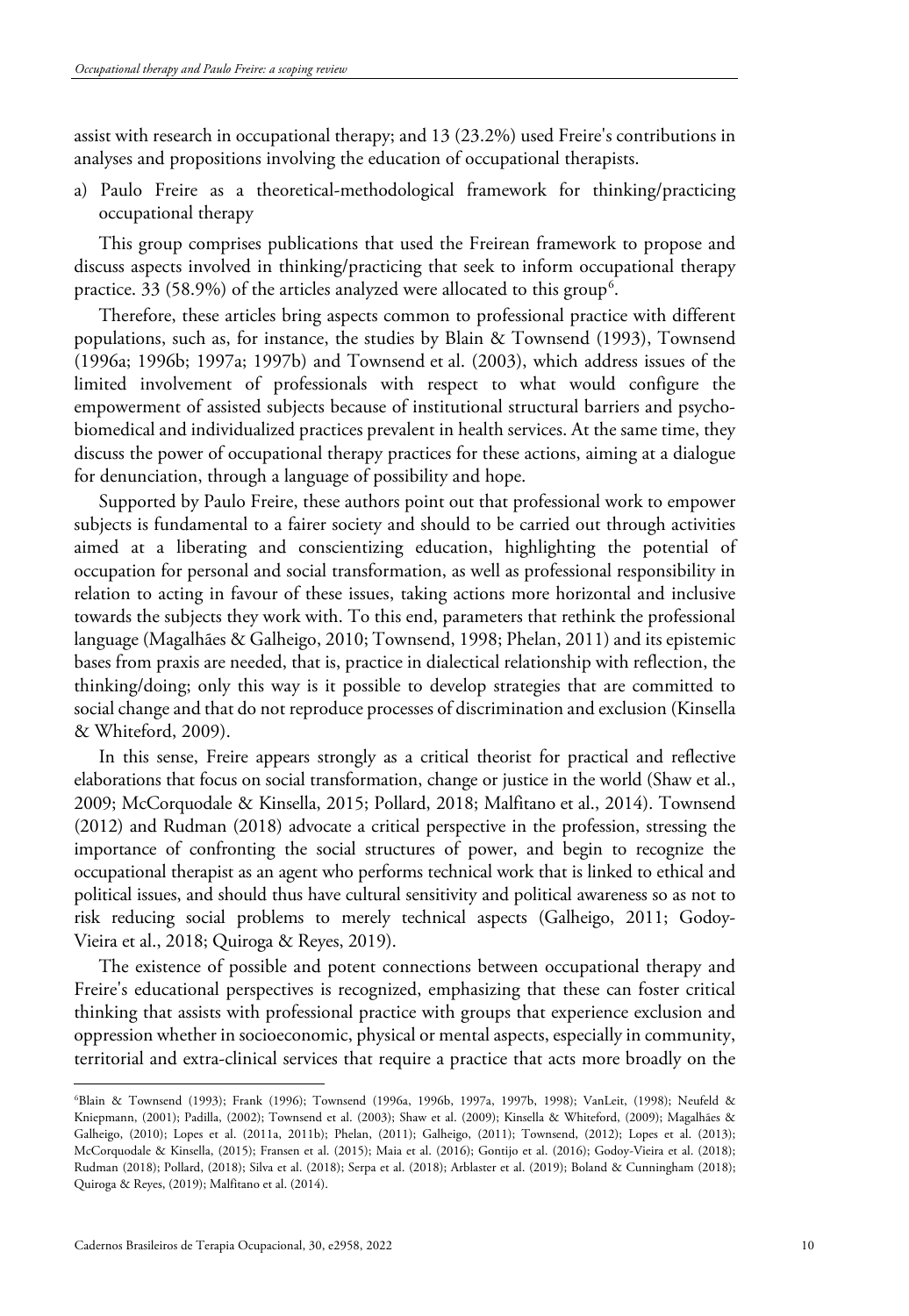subjects' realities, aiming at social emancipation (VanLeit, 1998; Frank, 1996; Padilla, 2002; Neufeld & Kniepmann, 2001; Lopes et al., 2011a, 2011b; Fransen et al., 2015; Maia et al., 2016; Gontijo et al., 2016; Boland & Cunningham, 2018). This can be exemplified by the purpose of the work developed with socially vulnerable youth in Brazil in a Public School and a Youth Center, described by Lopes et al. (2013, p.939), who propose that "[...] it is necessary to seek resources that expand the social support networks for these young people, creating spaces of belonging and possibilities for critical consciousness".

The dialogical approach is reiterated many times in the studies assessed as a structuring axis of the intervention that promotes the active participation of subjects, the construction of bonds, and the valorization of everyday experiences (Arblaster et al., 2019; Silva et al., 2018; Serpa et al., 2018).

b) Freire as a framework to assist with research in occupational therapy

This group was composed of 10 (1[7](#page-10-0).8%) articles<sup>7</sup> that use the Freirean framework to support research alternatives in occupational therapy.

When proposing research paths for occupational therapists, Wright (1998) relies on Freire to discuss action research characterized as participant research, emphasizing the involvement of participants in the production of dialogues for critical awareness. These are the bases on which Participatory Action Research (PAR) is configured (Taylor et al., 2004; Wilding & Whiteford, 2007), which is an aid to develop occupational therapy practices, since it enables a comprehensive understanding of the demands and needs of subjects who become active in the processes. In this way, participant research conducted with traditionally oppressed individuals and social groups is based on the concepts of dialogue, consciousness and empowerment, proposing the development of strategies for mutual reflection between the investigated and investigators, in order to work together so that subjects can be educated to improve their living conditions and face the structures of oppression.

Participant research would be a form of joint action in favour of social cooperation, emancipation and justice, going beyond "simple" data collection (Wilding & Whiteford, 2008). It would seek to overcome positivist models of science, guided by an egalitarian and committed approach between the researcher/occupational therapist and participant, in which both apprehend the knowledge produced (Blakeney & Marshall, 2009; Zubriski et al., 2020), adhering to the research's social role (Bryant et al., 2019). Other research strategies are also mentioned in the studies in this group, such as ethnography (Pastore & Sato, 2018), which would foster powerful relational and dialogic processes for research that can encompass different ways of life, problematics and issues that permeate societies. Dialogue is also mentioned as a method to be used in research, considering that it produces socio-political discourses that generate reflection, awareness and transformations (Farias & Rudman, 2019; Farias et al., 2019).

c) Freire's contributions in analyses and propositions involving the education of occupational therapists

<span id="page-10-0"></span><sup>7</sup> Wright (1998); Taylor et al. (2004); Wilding & Whiteford (2007, 2008); Blakeney & Marshall (2009); Pastore & Sato (2018); Farias & Rudman (2019); Bryant et al. (2019); Farias et al. (2019); Zubriski et al. (2020).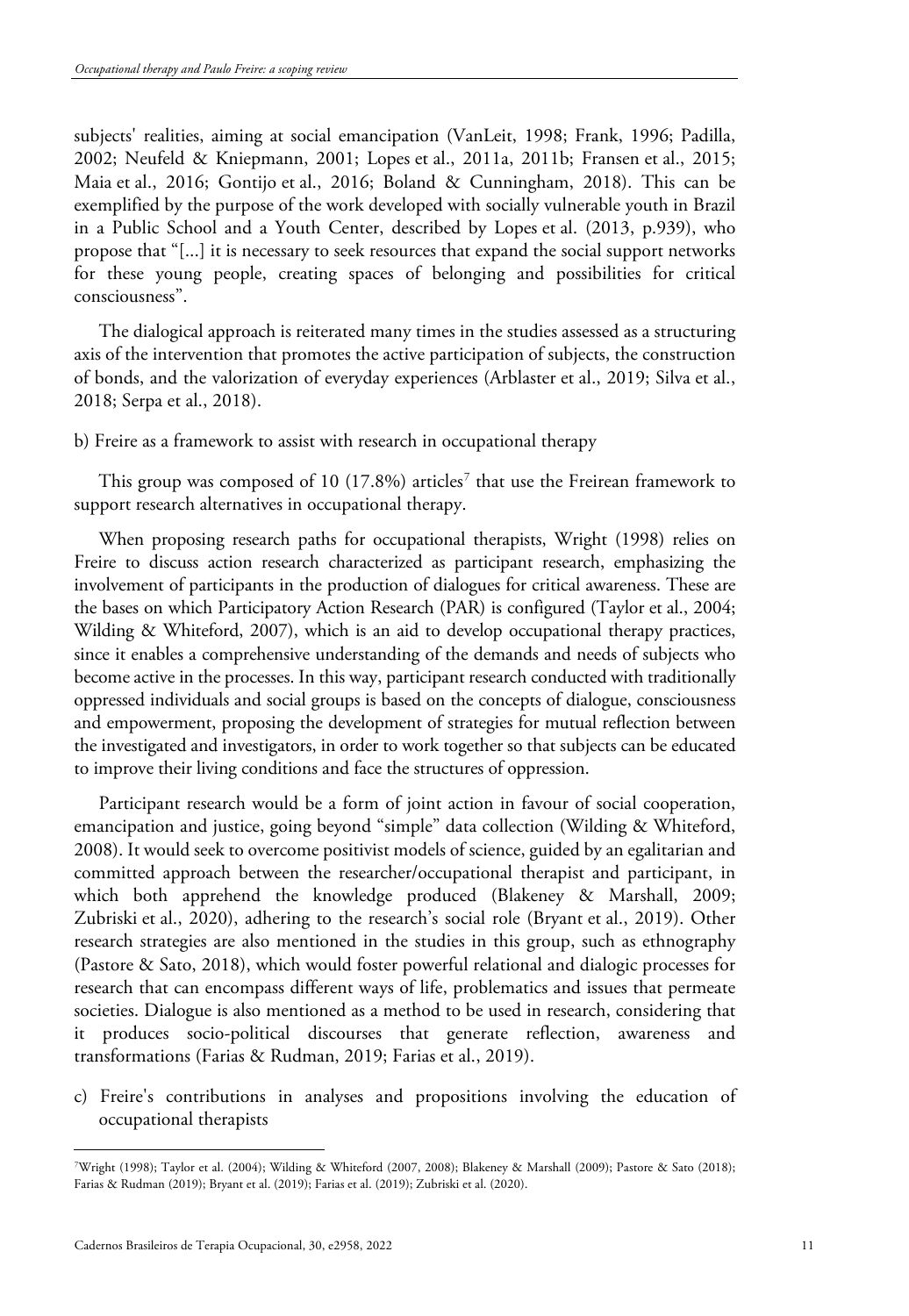The 13 (23,2%) articles included in this group<sup>[8](#page-11-0)</sup> refer to Paulo Freire to make analyses and propositions that involve either the initial or continued professional education of occupational therapists.

Questioning the theory-practice dichotomy, Steward (1996) points out the importance of the relationship between these two dimensions in the education of occupational therapy students and highlights, based on Freire, the need for a practical reflective approach that values the experience of these subjects in the educational process, guided by action + reflection. The assumption is that this praxis would contribute to overcoming processes resulting from banking education – a concept coined by Freire (2016) where, in education, students are passive and merely knowledge recipients – positioning students as active subjects in the processes (Bonello, 2001).

Several of these works use Freire's elaborations to discuss education practices linked to the Scholarship of Practice, a proposition based on Participant research/action research described as having arisen at the University of Illinois at Chicago (UIC), and whose aim was to strengthen the links between practice, research and theory with the commitment of investigations that would respond to the practices together with the demands of different populations, being also a space for educating occupational therapists. Again, the presence of participant research, subjects (in this case, the professionals) that would be educated from concrete work that maximizes involvement, and dialogue as a foundation to respond to individual and community demands, consolidate strategies for critical consciousness (Kielhofner, 2005; Suarez-Balcazar et al., 2005a, 2005b, 2015). Involvement is an important element in the discussions, considering that occupational therapists in training need to experience themselves, the world, and being with others, as pointed out by Borba et al. (2018) based on Freire.

In these terms, reflections are directed towards the construction of a social commitment by the occupational therapist in training so that they do not maintain the status quo or reinforce stereotypes of vulnerable populations, turning their actions towards social change, especially in community work, which should not be mistaken for benevolence or charity work (Hansen, 2013).

These studies also reaffirm dialogue as an important axis along the course of professional education, as a pedagogical proposal to guide the curricula (Barba et al., 2012) in view of the need for higher education institutions to contribute to social capital and prepare professionals to be active members of in the communities where they live (McGrath et al., 2014). Occupational therapists should be educated to understand personal histories located in the complexity of the broadest contradictions, and thus act on them (Walsh, 2016), emphasizing the need to incorporate knowledge and pedagogical practices that are critical to the process at different levels of occupational therapy education (Malfitano et al., 2018; Walsh & Pollard, 2019).

# **Discussion**

First, the centrality of Pedagogy of the Oppressed highlights its importance in the field. In the preface to the 60th edition of this book released by the Brazilian publisher Paz &

<span id="page-11-0"></span><sup>8</sup> Steward (1996); Bonello (2001); Kielhofner (2005); Suarez-Balcazar et al. (2005a, 2005b); Barba et al. (2012); Hansen (2013); McGrath et al. (2014); Suarez-Balcazar et al. (2015); Walsh (2016); Malfitano et al. (2018); Borba et al. (2018); Walsh & Pollard (2019).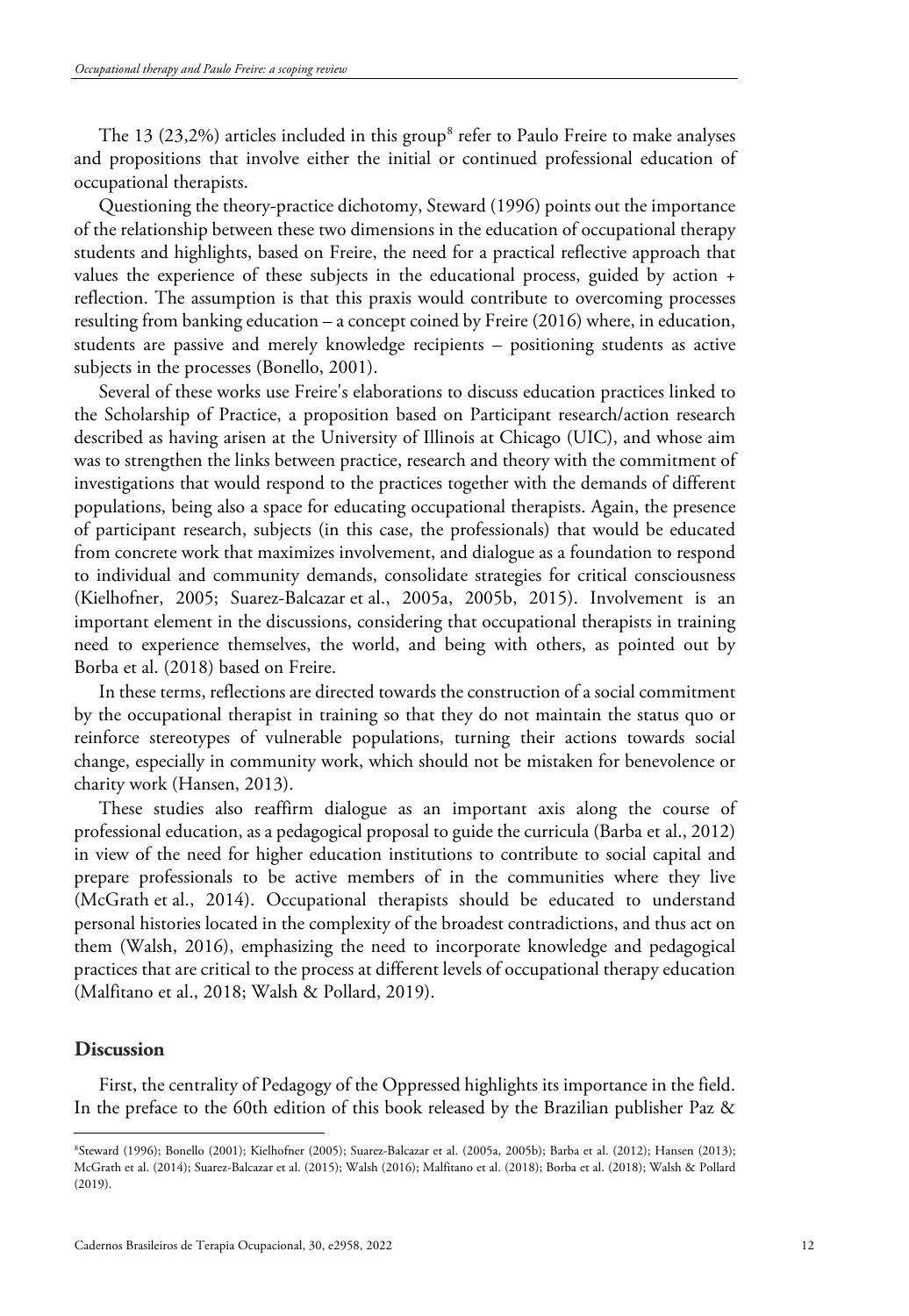Terra, Beisiegel (2016) states that this text is regarded as one of the most prominent works in Freire's literary production. Pedagogy of the Oppressed was completed in Portuguese during Freire's exile in Chile in 1968, although it would not be published until 1970, when it was released in English; by 1974, it had been translated into Spanish, Italian, German, Dutch, Swedish and Portuguese. Santana & Souza (2019), in a bibliometric analysis comprising the period between 1968 and 2017 (the year of the 50th anniversary of the book), found that it had been published in 57 languages, 200 editions, and amassed more than a thousand citations per year in academic publications, demonstrating its worldwide dissemination and apprehension. Moreover, the internationalized movement of this work, which was identified here, can be explained by its first publication in English and by Freire's trajectory as an intellectual and political exile in several countries.

The centrality of Pedagogy of the Oppressed is also evidenced by the fact that this is the only work cited, even when only once, in more than half of the articles (37).

On the other hand, these facts show limitations concerning the use of Freire's work and evidence that, in many articles, there is only a superficial understanding of the Freirean framework, insofar as they do not work with concepts and elaborations developed and matured by Freire throughout his vast production.

Added to this, citations of Freire sometimes come together with other authors, not elucidating how his framework is thought of in the elaboration in question, as for example, in excerpts on social transformation, social action, critical awareness, power, hope, etc. The interpretation of Freire to work with these categories is not exposed, which suggests a more punctual/isolated use to solve a theoretical aspect.

The reading of Freire restricted to a single work, or any limited understanding of the works/categories, is an aspect harshly criticized by the author himself, who calls these readers Freirean tourists (Freire, 2001b).

> In short, many educators who use my work superficially as a means of pedagogically solving their technical problems are, to some extent, Freirean tourists. They almost become Freirean fundamentalists, and then the world becomes fixed, eliminating the possibility of history being a possibility (Freire, 2001b, p.61).

Freire points out that this aspect is contradictory, considering that the path to a progressive praxis presupposes the consolidation of frameworks combined with a (re)invention according to the realities and historicity.

This limitation also appears in Garzon et al. (2018), who analyzed the theoretical and methodological application of Paulo Freire's liberating critical pedagogy in the scientific production on nursing, and concluded that there is an isolated/partial use of the Freirean categories in research, which would represent a weakness that simplifies Paulo Freire's theoreticalmethodological framework, thus indicating the need for greater investments in the area.

Dialogue/dialogics and Critical and political consciousness/conscientization were the categories informing occupational therapy most frequent found, corroborating the studies by Gontijo & Santiago in the national production on occupational therapy and by Garzon et al. (2018) in nursing.

It is known that these concepts are central to Freire's most used book, Pedagogy of the Oppressed, as stated by Santana & Souza (2019), who point out that authors who quote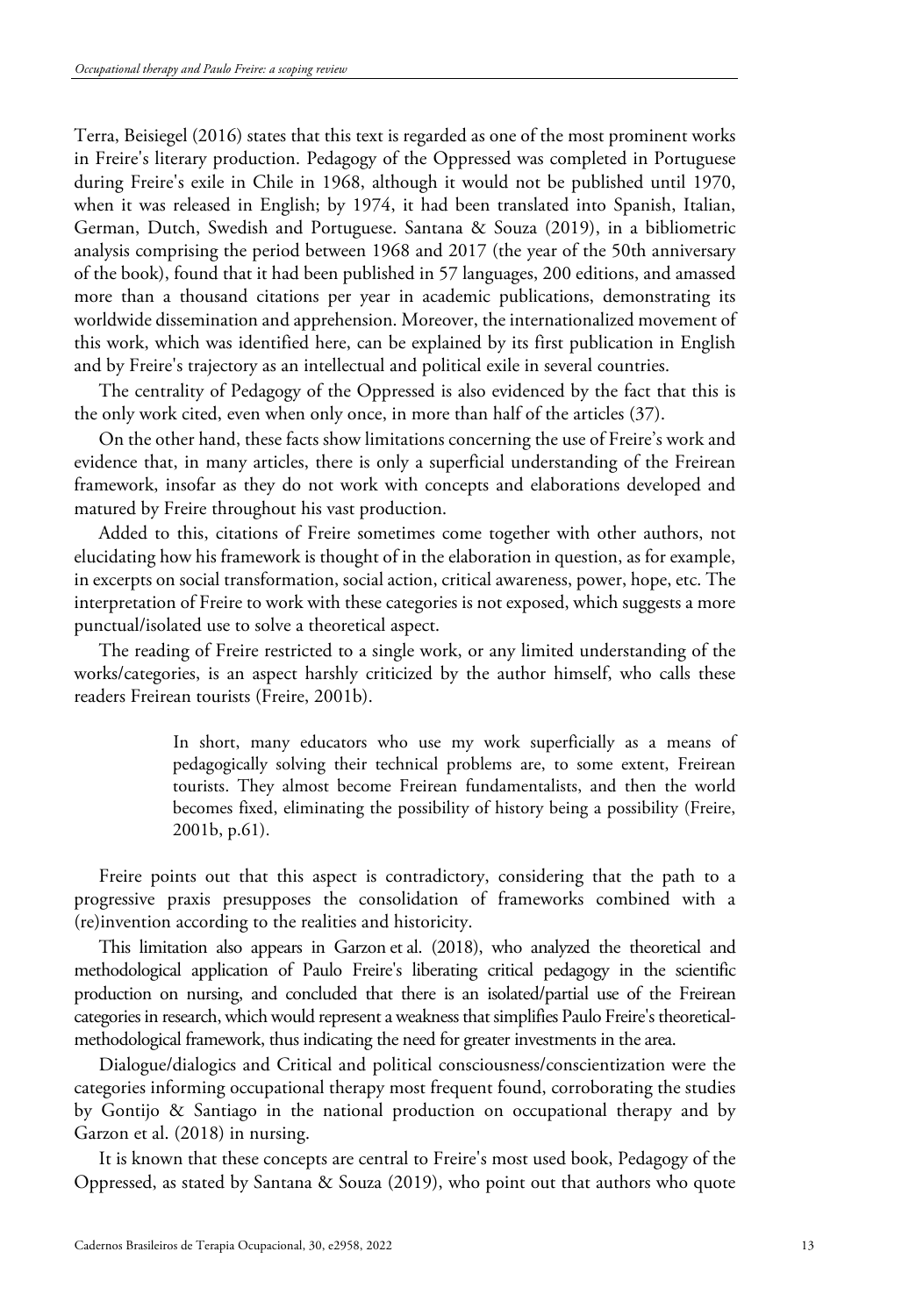excerpts from this book most often quote the words dialogue and consciousness, as also observed in this review.

It is worth noting that these are not isolated categories as shown in some articles, but they are part of a consolidated and broad framework. Dialogue, for instance, cannot be understood only as a method, but as a theoretical-methodological proposition that implies the assumption of a conception of education, of the world, and of the human being, which are fundamental aspects proposed by Freire in several books he authored and co-authored.

According to Farias & Lopes (2020, p. 1350), it is important to apprehend the Freirean categories without losing the notion that they are dynamic and that "[...] there is a dialectic in all their formulations, conceptions, denunciations, and annunciations (within one category, a variety of others are announced)", a complex field be explored by occupational therapists.

This complex dialectical relationship occurs, for example, as Dialogics is the essence of education as the practice of freedom, understanding it as a moment where humans meet to reflect on their reality as they make it and remake it, so that they can transform it. This is the basis for the conscientization process, as something that goes beyond "being aware", in which they seek the necessary movement for an emancipated insertion into the historical process as subjects of decision and commitment – a progressive process of creative praxis (Freire, 2016, 2005; Shor & Freire, 1987).

Therefore, in this elaboration, dialogue or conscientization are not categories that are able to inform occupational therapy individually, requiring an understanding of the principles that structure such a proposal, and this also occurs with other categories, such as empowerment, praxis, transformation, etc.

It is interesting to note the emphasis given to the conceptual elaborations involving Participant research/action research, which are debated by Freire in his propositions on a way of doing/thinking research based on the dialogics of liberating and conscientizing education. In other words, this presupposes a pedagogical and joint research action in which investigators and the investigated "[...] are both subjects of the educational process" (Freire, 1987, p. 56).

Such assumptions have been informing the praxis of occupational therapists interestingly, within what seems to be potent for a praxis that combines research interested in the direct transformation of reality – with social commitment, even if, at times, the aforementioned use of isolated categories occurs, without even finding that it is a category inspired by the author.

The concepts of Praxis/action and reflection and Social transformation/change also stand out, with praxis being a term used by Freire to explain the dialectical unity between action and reflection. "Praxis, however, is the reflection and action of men [and women] on their world to transform it, without which it is impossible to resolve the oppressoroppressed contradiction" (Freire, 1987, p. 21), and thus it is the central axis for social transformation processes, as it proposes a liberating radicalization. This standing out is an important exercise for occupational therapists in thinking about the action of concrete change, without losing sight of the reflexive dimension.

Social transformation/change is an important category that appears in the articles, characterizing the search for a more critical perspective in the scope of occupational therapy. In Freire's (1987, 2001b) work, social transformation presupposes a fairer reality in which subjects can be more, fulfilling their vocation for humanization, being a process of change permeated by awareness and positioning of subjects to move towards social, collective and structural transformation.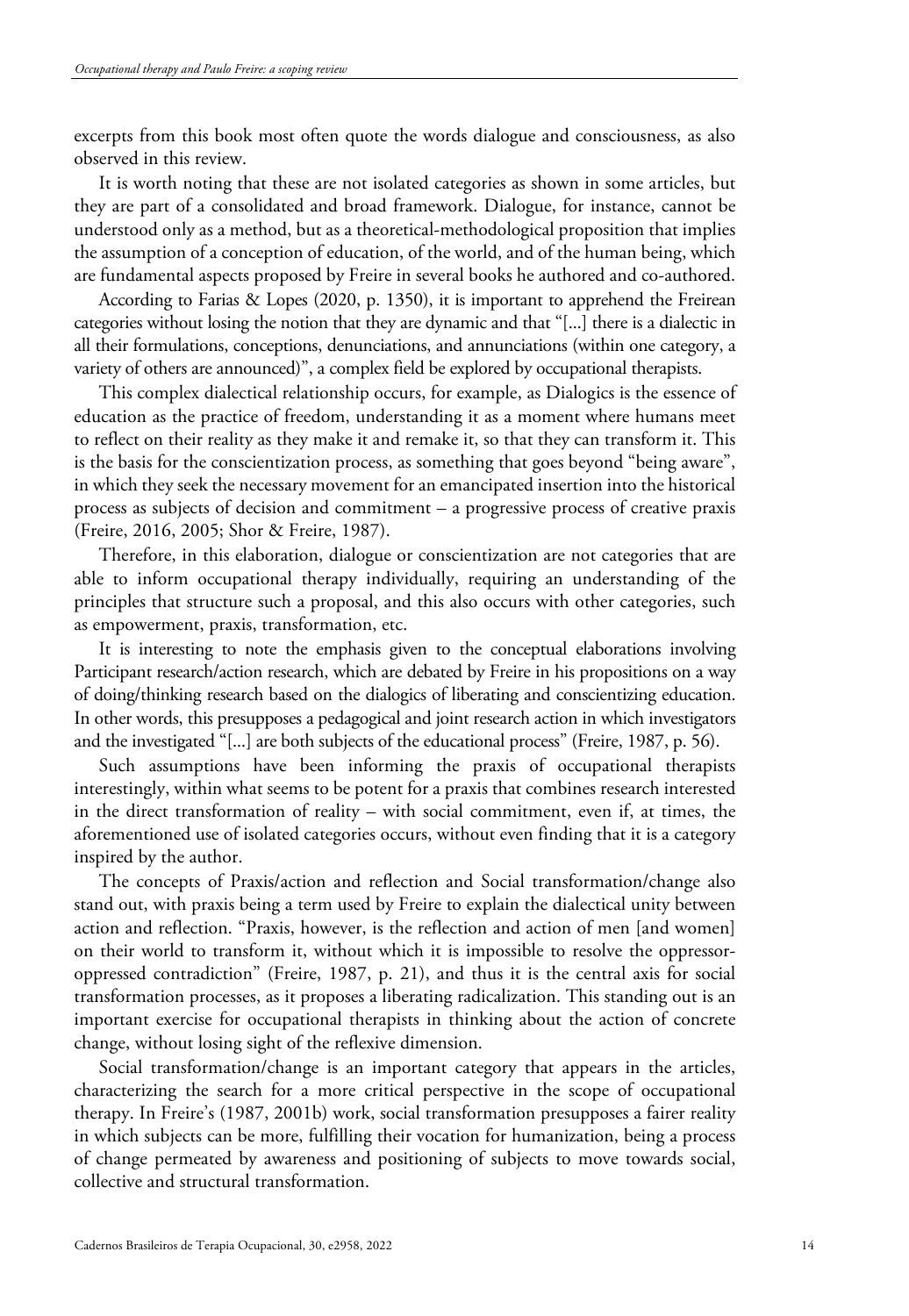Although in a limited way regarding a more consolidated understanding of the frameworks, the articles dialogue with this perspective of transformation aiming at a more critical thinking/doing, which means being more collective, social, extra-clinical, community, non-biomedical, etc. In other words, they are praxes/reflections/actions that go beyond individualized/institutionalized analyses of the issues in question, weaving an understanding of the subjects and structures of oppression that move between the individual and the collective.

It is interesting to note that the search for this occupational therapy within a critical perspective and for social transformation, even though it requires greater depth, expands contributions to occupational therapy both in direct practice and in research and professional education.

Based on the reading of social occupational therapy, it seems that there is an occupational therapy that, based on Freire's framework, would seek to engender possibilities for individual and social emancipation (Barros et al., 2007). To this end, based on Freire (Shor & Freire, 1986), it is necessary to think of an intervention that involves individual "empowerment", in which the subject of the intervention starts to have a critical and problematizing perception of society, recognizing themself as an agent, as well as social "empowerment", since social transformation depends on the contractual power of the social class, which results from the struggle of the oppressed classes - for obtaining political power in the historical process.

Freire speaks of the need to exercise a methodical curiosity - central to more critical and radical approaches (Freire, 1996; 2001a) - which occupational therapists also need to use to develop more systematically a thinking/doing for social transformation that does not stagnate in simplified reproduction, restricting itself to a sectarian verbalism (Freire, 1987).

It was possible to recognize contributions along this path in the reviewed articles, describing systematization exercises based on models of empowerment, liberating approaches to education, or on the theoretical-methodological framework of education as the practice of freedom; however, the approach is still much more descriptive than actually propositional/analytical.

## **Conclusion**

Synthesizing the results discussed with the intention of answering our research question, we point out that authors in the occupational therapy area have used Paulo Freire's framework in elaborations involving education, research, and practice.

Overall, Freire's concepts and proposals can support a critical professional approach intended to engender vulnerable populations and social transformation movements in the dialectical relationship between micro- and macro-social aspects.

The need for efforts to a more comprehensive understanding of this framework that goes beyond the superficial reading restricted to a single work is also highlighted.

However, within the scope of this review, it can be seen that Paulo Freire's framework has been informing occupational therapy in different ways, in doing/thinking interventions with subjects, in research alternatives, and in professional education proposals. Although most of the time Freire's theoretical-methodological framework and concepts are not the center of reflexive elaboration efforts, what all these ways of understanding and applying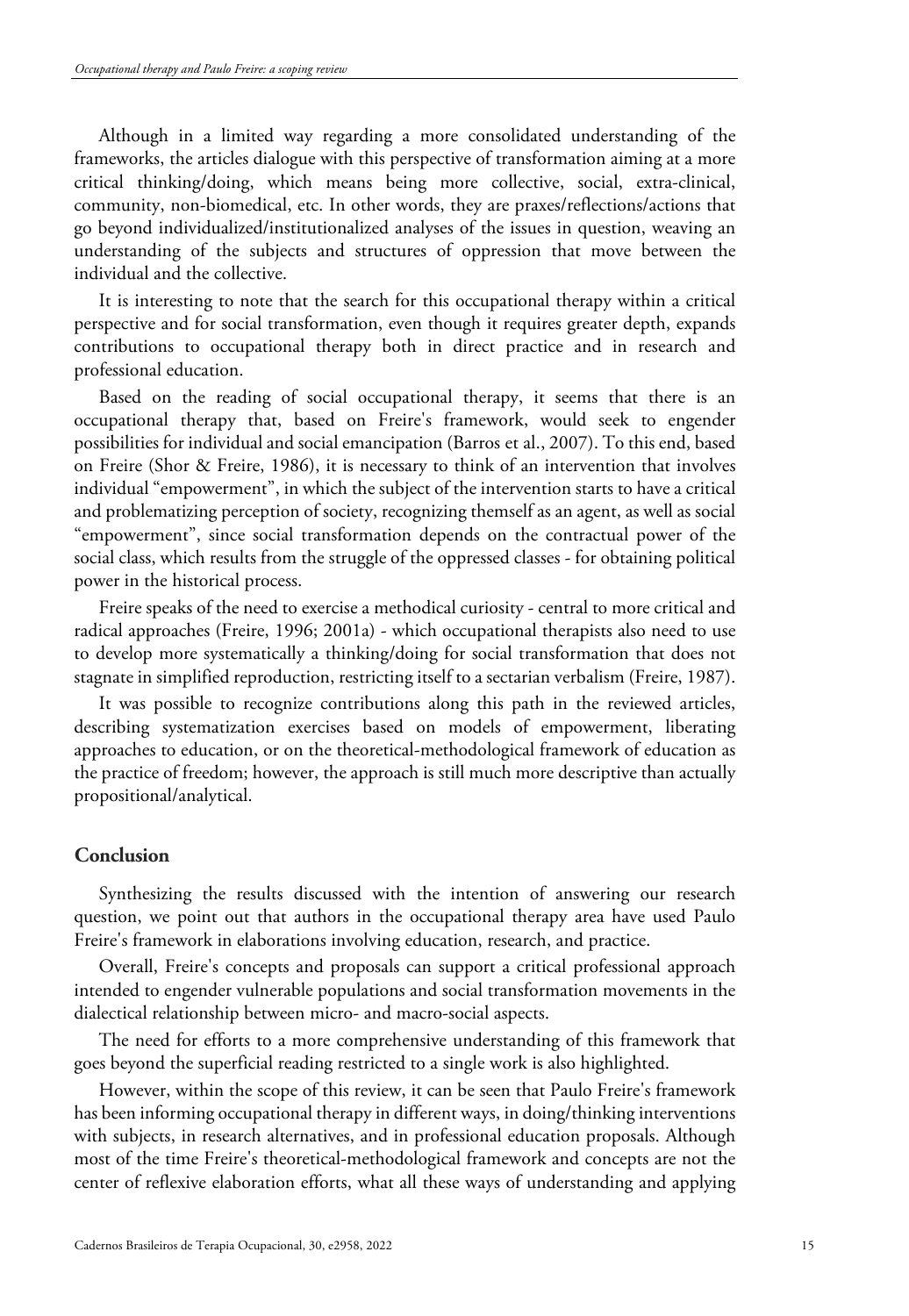his constructions have in common is the search for an occupational therapy praxis (action + reflection) that is technical, political, critical, and committed to social transformation.

Finally, a limitation to this study lies in the fact that its reflections were constructed from articles gathered through a search of three databases that are relevant to the academic environment, but restricted in terms of professional interest. In addition, only scientific articles were assessed, and books, book chapters, editorials, and other productions were not included in the scoping review. Therefore, other studies that seek to expand this review are encouraged, as is research aimed at understanding the use of the Freirean framework in the practice of professionals who are assisting with different services, that is, to understand how Freire's concepts are transformed into actions in a variety of occupational therapy practices.

# **References**

- Arblaster, K., Mackenzie, L., Gill, K., Willis, K., & Matthews, L. (2019). Capabilities for recovery-oriented practice in mental health occupational therapy. *British Journal of Occupational Therapy*, *82*(11), 675- 684. http://dx.doi.org/10.1177/0308022619866129.
- Arksey, H., & O'Malley, L. (2005). Scoping studies: towards a methodological framework. *International Journal of Social Research Methodology*, *8*(1), 19-32[. http://dx.doi.org/10.1080/1364557032000119616.](https://doi.org/10.1080/1364557032000119616)
- Barba, P. C. D. S. D., Silva, R. F. D., Joaquim, R. H. V. T., & Brito, C. M. D. D. (2012). Formação inovadora em terapia ocupacional. *Interface*, *16*(42), 829-842. [http://dx.doi.org/10.1590/S1414-](https://doi.org/10.1590/S1414-32832012000300019) [32832012000300019.](https://doi.org/10.1590/S1414-32832012000300019)
- Bardin, L. (1977). *Análise de conteúdo.* Lisboa: Edições 70.
- Barros, D. D., Lopes, R. E., & Galheigo, S. M. (2007). Novos espaços, novos sujeitos: a terapia ocupacional no trabalho territorial e comunitário. In A. Cavalcanti & C. Galvão (Eds.), *Terapia ocupacional* (pp. 354-363). Rio de Janeiro: Guanabara Koogan.
- Barros, D. D. (2004). Terapia ocupacional social: o caminho se faz ao caminhar. *Revista de Terapia Ocupacional da Universidade de São Paulo*, *15*(3), 90-97[. http://dx.doi.org/10.11606/issn.2238-](https://doi.org/10.11606/issn.2238-6149.v15i3p90-97) [6149.v15i3p90-97.](https://doi.org/10.11606/issn.2238-6149.v15i3p90-97)
- Beisiegel, C. R. (2016). Prefácio à 60<sup>a</sup> edição. In P. Freire (Ed.), *Pedagogia do oprimido* (pp. 11-31). São Paulo: Paz e Terra.
- Blain, J., & Townsend, E. (1993). Occupational therapy guidelines for client-centred practice: impact study findings. *Canadian Journal of Occupational Therapy*, *60*(5), 271-285. [PMid:10130536.](https://www.ncbi.nlm.nih.gov/entrez/query.fcgi?cmd=Retrieve&db=PubMed&list_uids=10130536&dopt=Abstract) [http://dx.doi.org/10.1177/000841749306000508.](https://doi.org/10.1177/000841749306000508)
- Blakeney, A. B., & Marshall, A. (2009). Water quality, health, and human occupations. *AJOT*, *63*(1), 46-57[.](https://www.ncbi.nlm.nih.gov/entrez/query.fcgi?cmd=Retrieve&db=PubMed&list_uids=19192727&dopt=Abstract) [PMid:19192727.](https://www.ncbi.nlm.nih.gov/entrez/query.fcgi?cmd=Retrieve&db=PubMed&list_uids=19192727&dopt=Abstract)
- Boland, L., & Cunningham, M. (2018). Homelessness: critical reflections and observations from an occupational perspective. *JOS*, *26*(2), 308-315. http://dx.doi.org/10.1080/14427591.2018.1512006.
- Bonello, M. (2001). Perceptions of fieldwork education in Malta: challenges and opportunities. *Occupational Therapy International*, *8*(1), 17-33. [PMid:11823868.](https://www.ncbi.nlm.nih.gov/entrez/query.fcgi?cmd=Retrieve&db=PubMed&list_uids=11823868&dopt=Abstract) [http://dx.doi.org/10.1002/oti.129.](https://doi.org/10.1002/oti.129)
- Borba, P. L. O., Savani, A. C. C., Sousa, P. G. F., Medeiros, V. H. R., & Jurdi, A. P. S. (2018). Espaços de experimentação: potência do encontro, do fazer e a ampliação do repertório de atividades. *Cad. Bras. Ter. Ocup*, *26*(1), 219-224[. http://dx.doi.org/10.4322/2526-8910.ctoRE0998.](https://doi.org/10.4322/2526-8910.ctoRE0998)
- Bryant, W., Cordingley, K., Adomako, E., & Birken, M. (2019). Making activism a participatory, inclusive and developmental process. *Disability & Society*, *34*(7-8), 1264-1288. [http://dx.doi.org/10.1080/09687599.2019.1613963.](https://doi.org/10.1080/09687599.2019.1613963)
- <span id="page-15-0"></span>Farias, L., & Rudman, D. L. (2019). Challenges in enacting occupation-based social transformative practices. *Canadian Journal of Occupational Therapy*, *86*(3), 243-252. [PMid:30803264.](https://www.ncbi.nlm.nih.gov/entrez/query.fcgi?cmd=Retrieve&db=PubMed&list_uids=30803264&dopt=Abstract) [http://dx.doi.org/10.1177/0008417419828798.](https://doi.org/10.1177/0008417419828798)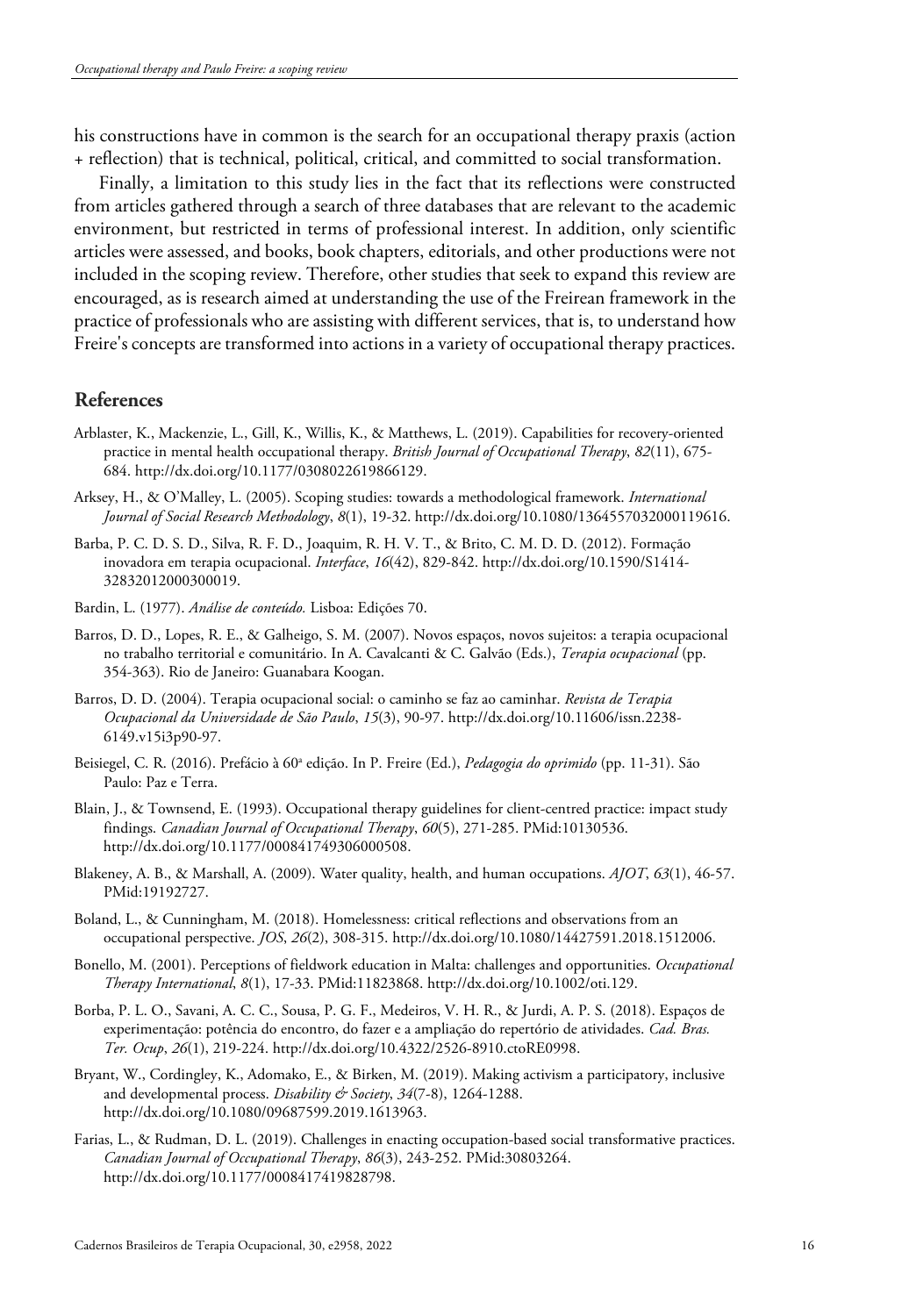- Farias, L., Rudman, D. L., Pollard, N., Schiller, S., Malfitano, A. P. S., Thomas, K., & van Bruggen, H. (2019). Critical dialogical approach: a methodological direction for occupation-based social transformative work. *Scandinavian Journal of Occupational Therapy*, *26*(4), 235-245. [PMid:29724120.](https://www.ncbi.nlm.nih.gov/entrez/query.fcgi?cmd=Retrieve&db=PubMed&list_uids=29724120&dopt=Abstract) [http://dx.doi.org/10.1080/11038128.2018.1469666.](https://doi.org/10.1080/11038128.2018.1469666)
- Farias, M. N., & Lopes, R. E. (2020). Terapia ocupacional social: formulações à luz de referenciais freireanos. *Cadernos Brasileiros de Terapia Ocupacional*, *28*(4), 1346-1356. [http://dx.doi.org/10.4322/2526-8910.ctoEN1970.](https://doi.org/10.4322/2526-8910.ctoEN1970)
- Fiori, E. M. (1987). Prefácio. In P. Freire (Ed.), *Pedagogia do oprimido* (pp. 5-11). Rio de Janeiro: Paz e Terra.
- Frank, G. (1996). Life histories in occupational therapy clinical practice. *AJOT*, *50*(4), 251-26[4.](https://www.ncbi.nlm.nih.gov/entrez/query.fcgi?cmd=Retrieve&db=PubMed&list_uids=8712245&dopt=Abstract) [PMid:8712245.](https://www.ncbi.nlm.nih.gov/entrez/query.fcgi?cmd=Retrieve&db=PubMed&list_uids=8712245&dopt=Abstract) [http://dx.doi.org/10.5014/ajot.50.4.251.](https://doi.org/10.5014/ajot.50.4.251)
- Fransen, H., Pollard, N., Kantartzis, S., & Viana-Moldes, I. (2015). Participatory citizenship: critical perspectives on client-centred occupational therapy. *Scandinavian Journal of Occupational Therapy*, *22*(4), 260-266. [PMid:25937095.](https://www.ncbi.nlm.nih.gov/entrez/query.fcgi?cmd=Retrieve&db=PubMed&list_uids=25937095&dopt=Abstract) [http://dx.doi.org/10.3109/11038128.2015.1020338.](https://doi.org/10.3109/11038128.2015.1020338)
- Freire, P. (1987). *Pedagogia do oprimido.* Rio de Janeiro: Paz e Terra.
- Freire, P. (1996). *Pedagogia da autonomia.* São Paulo: Paz e Terra.
- Freire, P. (2001a). *Política e educação.* São Paulo: Cortez.
- Freire, P. (2001b). *Pedagogia dos sonhos possíveis.* São Paulo: UNESP.
- Freire, P. (2005). *A Educação na cidade.* São Paulo: Cortez.
- Freire, P. (2013). *À sombra desta mangueira.* Rio de Janeiro: Paz e Terra.
- Freire, P. (2016). *Pedagogia do oprimido.* São Paulo: Paz e Terra.
- Gadotti, M. (1996). A voz do biógrafo brasileiro: a prática à altura do sonho. In M. Gadotti (Ed.), *Paulo Freire: uma biobibliografia* (pp. 69-116). São Paulo: Cortez.
- Galheigo, S. (2011). What needs to be done? *Australian Occupational Therapy Journal*, *58*(2), 60-6[6.](https://www.ncbi.nlm.nih.gov/entrez/query.fcgi?cmd=Retrieve&db=PubMed&list_uids=21418227&dopt=Abstract) [PMid:21418227.](https://www.ncbi.nlm.nih.gov/entrez/query.fcgi?cmd=Retrieve&db=PubMed&list_uids=21418227&dopt=Abstract) [http://dx.doi.org/10.1111/j.1440-1630.2011.00922.x.](https://doi.org/10.1111/j.1440-1630.2011.00922.x)
- Garzon, A. M. M., Silva, K. L., & Marques, R. C. (2018). Liberating critical pedagogy of Paulo Freire in the scientific production of Nursing 1990-2017. *Revista Brasileira de Enfermagem*, *71*(4, Supl. 4), 1751- 1758. [PMid:30088649.](https://www.ncbi.nlm.nih.gov/entrez/query.fcgi?cmd=Retrieve&db=PubMed&list_uids=30088649&dopt=Abstract) [http://dx.doi.org/10.1590/0034-7167-2017-0699.](https://doi.org/10.1590/0034-7167-2017-0699)
- Godoy-Vieira, A., Soares, C. B., Cordeiro, L., & Campos, C. S. (2018). Inclusive and emancipatory approaches to occupational therapy practice in substance-use contexts. *Canadian Journal of Occupational Therapy*, *85*(4), 307-317. [PMid:30428689.](https://www.ncbi.nlm.nih.gov/entrez/query.fcgi?cmd=Retrieve&db=PubMed&list_uids=30428689&dopt=Abstract) [http://dx.doi.org/10.1177/0008417418796868.](https://doi.org/10.1177/0008417418796868)
- Gontijo, D. T., Vasconcelos, A. C. S., Monteiro, R. J. S., Facundes, V. L. D., Trajano, M. F. C., & Lima, L. S. (2016). Occupational therapy and sexual and reproductive health promotion in adolescence. *Occupational Therapy International*, *23*(1), 19-28. [PMid:26174484.](https://www.ncbi.nlm.nih.gov/entrez/query.fcgi?cmd=Retrieve&db=PubMed&list_uids=26174484&dopt=Abstract) [http://dx.doi.org/10.1002/oti.1399.](https://doi.org/10.1002/oti.1399)
- Gontijo, D. T., & Santiago, M. E. (2018). Terapia ocupacional e pedagogia Paulo Freire: configurações do encontro na produção científica nacional. *Reflexão e Ação*, *26*(1), 132-148. [http://dx.doi.org/10.17058/rea.v26i1.11667.](https://doi.org/10.17058/rea.v26i1.11667)
- Gontijo, D. T., & Santiago, M. E. (2020). Autonomia e terapia ocupacional: reflexões à luz do referencial de Paulo Freire. *REVISBRATO*, *4*(1), 2-18. http://dx.doi.org/10.47222/2526-3544.rbto31474.
- Hansen, A. M. W. (2013). Bridging theory and practice: occupational justice and service learning. *Work*, *45*(1), 41-58. [PMid:23531570.](https://www.ncbi.nlm.nih.gov/entrez/query.fcgi?cmd=Retrieve&db=PubMed&list_uids=23531570&dopt=Abstract) [http://dx.doi.org/10.3233/WOR-131597.](https://doi.org/10.3233/WOR-131597)
- Kielhofner, G. (2005). A scholarship of practice: creating discourse between theory, research and practice. *Occupational Therapy in Health Care*, *19*(1-2), 7-16. [PMid:23927698.](https://www.ncbi.nlm.nih.gov/entrez/query.fcgi?cmd=Retrieve&db=PubMed&list_uids=23927698&dopt=Abstract) http://dx.doi.org/10.1080/J003v19n01\_02.
- Kinsella, E. A., & Whiteford, G. E. (2009). Knowledge generation and utilisation in occupational therapy. *Australian Occupational Therapy Journal*, *56*(4), 249-258. [PMid:20854525.](https://www.ncbi.nlm.nih.gov/entrez/query.fcgi?cmd=Retrieve&db=PubMed&list_uids=20854525&dopt=Abstract) [http://dx.doi.org/10.1111/j.1440-1630.2007.00726.x.](https://doi.org/10.1111/j.1440-1630.2007.00726.x)
- Levac, D., Colquhoun, H., & O'Brien, K. K. (2010). Scoping studies: advancing the methodology. *Implementation Science*, *5*, 69. [PMid:20854677.](https://www.ncbi.nlm.nih.gov/entrez/query.fcgi?cmd=Retrieve&db=PubMed&list_uids=20854677&dopt=Abstract) http://dx.doi.org/10.1186/1748-5908-5-69.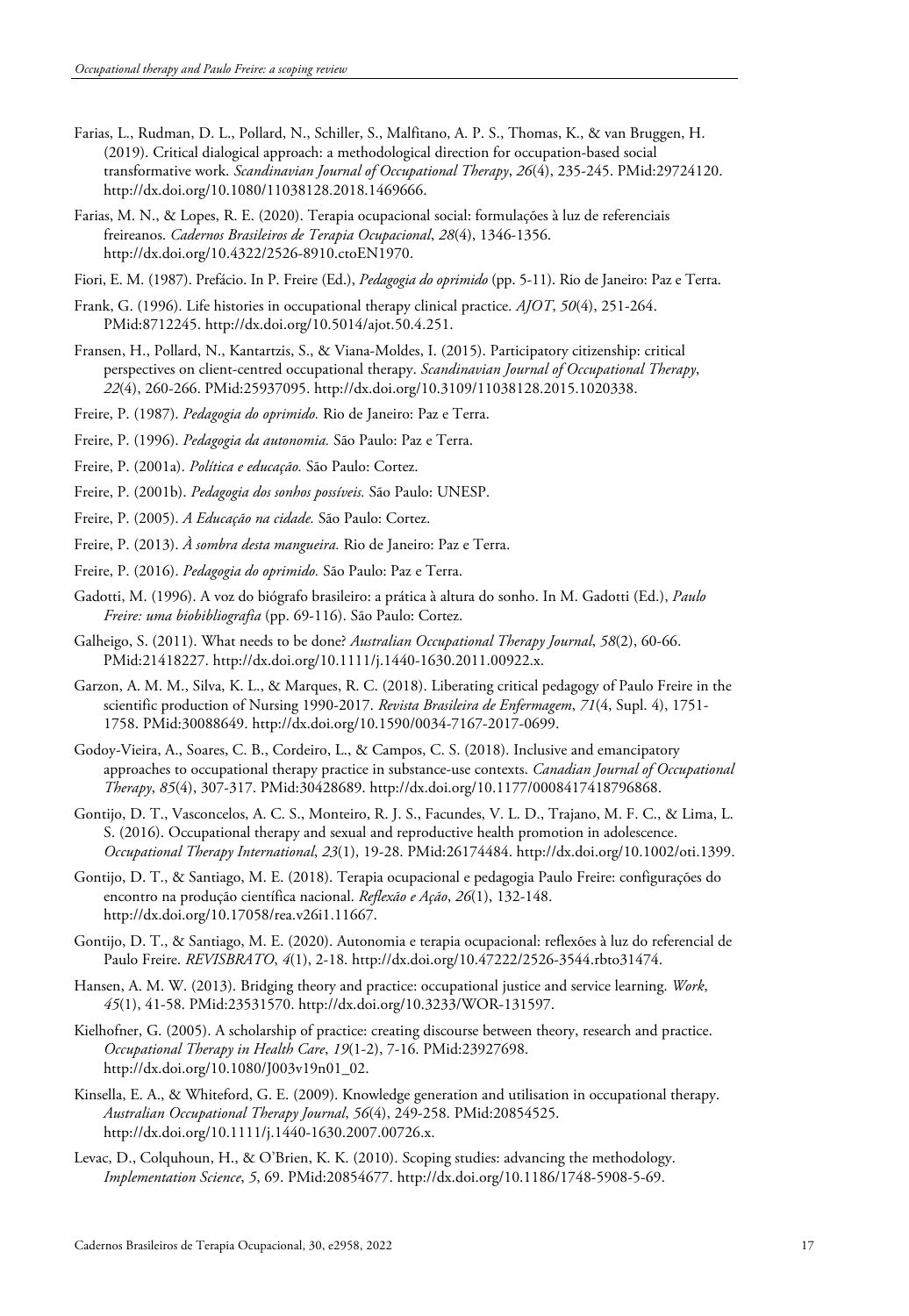- Lopes, R. E., Borba, P. L. D. O., & Monzeli, G. A. (2013). Expressão livre de jovens por meio do Fanzine: recurso para a terapia ocupacional social. *Saúde e Sociedade*, *22*(3), 937-948. [http://dx.doi.org/10.1590/S0104-12902013000300027.](https://doi.org/10.1590/S0104-12902013000300027)
- Lopes, R., Borba, P. D., & Cappellaro, M. (2011a). Acompanhamento individual e articulação de recursos em terapia ocupacional social: compartilhando uma experiência. *O Mundo da Saúde*, *35*(2), 233-238.
- Lopes, R., Borba, P. D., Trajber, N. K., Silva, C., & Cuel, B. T. (2011b). Oficinas de atividades com jovens da escola pública: tecnologias sociais entre educação e terapia ocupacional. *Interface*, *15*(36), 277-288. [http://dx.doi.org/10.1590/S1414-32832011000100021.](https://doi.org/10.1590/S1414-32832011000100021)
- Magalhães, L. (2012). What would Paulo Freire think of occupational science? In G. E. Whiterford & C. Hocking (Eds.), *Occupational science: society, inclusion, participation* (pp. 8-22). West Sussex: Wiley-Blackwell. [http://dx.doi.org/10.1002/9781118281581.ch2.](https://doi.org/10.1002/9781118281581.ch2)
- Magalhães, L., & Galheigo, S. M. (2010). Enabling international communication among Brazilian occupational therapists. *Occupational Therapy International*, *17*(3), 113-124. [PMid:20564687.](https://www.ncbi.nlm.nih.gov/entrez/query.fcgi?cmd=Retrieve&db=PubMed&list_uids=20564687&dopt=Abstract) [http://dx.doi.org/10.1002/oti.292.](https://doi.org/10.1002/oti.292)
- Maia, F. B., Teixeira, E. R., Silva, G. V., & Gomes, M. K. (2016). The use of assistive technology to promote care of the self and social inclusion in patients with sequels of leprosy. *PLoS Neglected Tropical Diseases*, *10*(4), e0004644. [PMid:27124408.](https://www.ncbi.nlm.nih.gov/entrez/query.fcgi?cmd=Retrieve&db=PubMed&list_uids=27124408&dopt=Abstract) [http://dx.doi.org/10.1371/journal.pntd.0004644.](https://doi.org/10.1371/journal.pntd.0004644)
- Malfitano, A. P. S., Lopes, R. E., Magalhães, L., & Townsend, E. A. (2014). ocial occupational therapy: conversations about a Brazilian experience. *Canadian Journal of Occupational Therapy*, *81*(5), 298-307[.](https://www.ncbi.nlm.nih.gov/entrez/query.fcgi?cmd=Retrieve&db=PubMed&list_uids=25702374&dopt=Abstract) [PMid:25702374.](https://www.ncbi.nlm.nih.gov/entrez/query.fcgi?cmd=Retrieve&db=PubMed&list_uids=25702374&dopt=Abstract) [http://dx.doi.org/10.1177/0008417414536712.](https://doi.org/10.1177/0008417414536712)
- Malfitano, A. P., Monzeli, G. A., Bardi, G., & Lopes, R. E. (2018). Scope of occupational therapy postgraduate degrees around the world. *Revista de la Facultad de Medicina*, *66*(3), 335-341. [http://dx.doi.org/10.15446/revfacmed.v66n3.63395.](https://doi.org/10.15446/revfacmed.v66n3.63395)
- McCorquodale, L., & Kinsella, E. A. (2015). Critical reflexivity in client-centred therapeutic relationships. *Scandinavian Journal of Occupational Therapy*, *22*(4), 311-317. [PMid:25719904.](https://www.ncbi.nlm.nih.gov/entrez/query.fcgi?cmd=Retrieve&db=PubMed&list_uids=25719904&dopt=Abstract) [http://dx.doi.org/10.3109/11038128.2015.1018319.](https://doi.org/10.3109/11038128.2015.1018319)
- McGrath, M., Moldes, I. V., Fransen, H., Hofstede-Wessels, S., & Lilienberg, K. (2014). Community– university partnerships in occupational therapy education. *Disability and Rehabilitation*, *36*(4), 344-35[2.](https://www.ncbi.nlm.nih.gov/entrez/query.fcgi?cmd=Retrieve&db=PubMed&list_uids=23639068&dopt=Abstract) [PMid:23639068.](https://www.ncbi.nlm.nih.gov/entrez/query.fcgi?cmd=Retrieve&db=PubMed&list_uids=23639068&dopt=Abstract) [http://dx.doi.org/10.3109/09638288.2013.788220.](https://doi.org/10.3109/09638288.2013.788220)
- Minayo, M. C. S. (2001). *Pesquisa social: teoria, método e criatividade.* Petrópolis: Vozes.
- Moher, D., Liberati, A., Tetzlaff, J., & Altman, D. G. (2009). Preferred reporting items for systematic reviews and meta-analyses: the PRISMA statement. *PLoS Medicine*, *6*(7), e1000097. [PMid:19621072.](https://www.ncbi.nlm.nih.gov/entrez/query.fcgi?cmd=Retrieve&db=PubMed&list_uids=19621072&dopt=Abstract) [http://dx.doi.org/10.1371/journal.pmed.1000097.](https://doi.org/10.1371/journal.pmed.1000097)
- Neufeld, P., & Kniepmann, K. (2001). Gateway to wellness: An occupational therapy collabo[ration with the](https://www.ncbi.nlm.nih.gov/entrez/query.fcgi?cmd=Retrieve&db=PubMed&list_uids=23944262&dopt=Abstract)  National Multiple Sclerosis Society. *Occupational Therapy in Health Care*, *13*(3-4), 67-83. [PMid:23944262.](https://www.ncbi.nlm.nih.gov/entrez/query.fcgi?cmd=Retrieve&db=PubMed&list_uids=23944262&dopt=Abstract) http://dx.doi.org/10.1300/j003v13n03\_07.
- Nosella, P. (2007). Paulo Freire: orgulho dos educadores brasileiros. *EccoS*, *9*(1), 173-182. [http://dx.doi.org/10.5585/eccos.v9i1.493.](https://doi.org/10.5585/eccos.v9i1.493)
- Padilla, R. (2002). Teaching approaches and occupational therapy psychoeducation. *Occupational Therapy in Mental Health*, *17*(3-4), 81-95. [http://dx.doi.org/10.1300/J004v17n03\\_06.](https://doi.org/10.1300/J004v17n03_06)
- Pastore, M. D. N., & Sato, M. T. (2018). Pelos caminhos da diversidade sociocultural: diálogos entre terapia ocupacional, África e Etnografia. *Cadernos Brasileiros de Terapia Ocupacional*, *26*(4), 952-959. [http://dx.doi.org/10.4322/2526-8910.ctoARF1240.](https://doi.org/10.4322/2526-8910.ctoARF1240)
- Phelan, S. (2011). Constructions of disability: a call for critical reflexivity in occupational therapy. *Canadian Journal of Occupational Therapy*, *78*(3), 164-172. [PMid:21699010.](https://www.ncbi.nlm.nih.gov/entrez/query.fcgi?cmd=Retrieve&db=PubMed&list_uids=21699010&dopt=Abstract) [http://dx.doi.org/10.2182/cjot.2011.78.3.4.](https://doi.org/10.2182/cjot.2011.78.3.4)
- Pollard, N. (2018). The Dr Elizabeth Casson memorial lecture 2018. *British Journal of Occupational Therapy*, *81*(9), 487-494. http://dx.doi.org/10.1177/0308022618789583.
- Quiroga, D. M. O., & Reyes, M. S. (2019). Terapia ocupacional en comunidad. *Cadernos Brasileiros de Terapia Ocupacional*, *27*(1), 197-207. [http://dx.doi.org/10.4322/2526-8910.ctoRE1715.](https://doi.org/10.4322/2526-8910.ctoRE1715)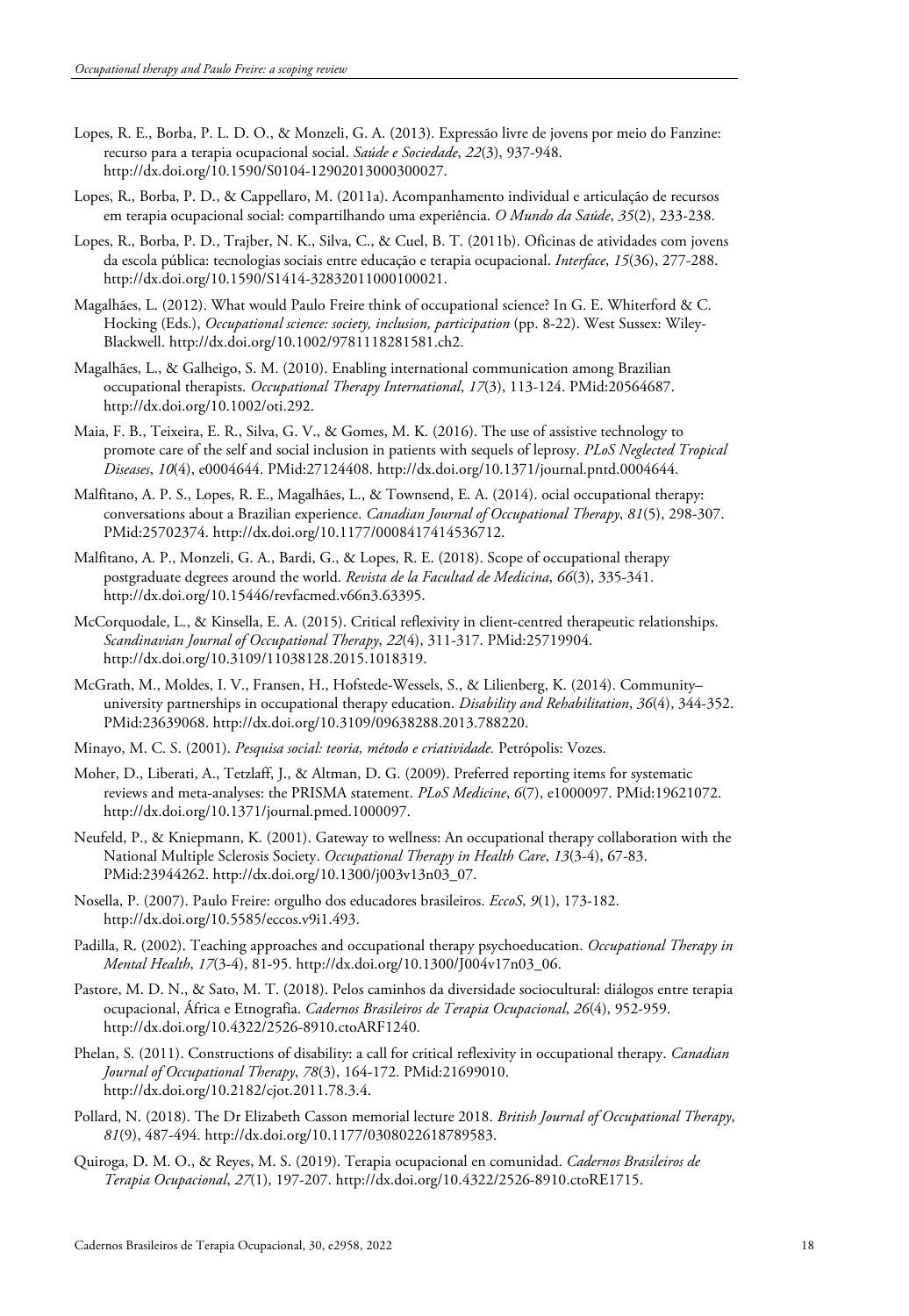- Rudman, D. L. L. (2018). Occupational therapy and occupational Science. *Cadernos Brasileiros de Terapia Ocupacional*, *26*(1), 241-249. [http://dx.doi.org/10.4322/2526-8910.ctoEN1246.](https://doi.org/10.4322/2526-8910.ctoEN1246)
- Santana, O. A., & Souza, S. C. (2019). Pedagogia do oprimido como referência: 50 anos de dados geohistóricos (1968-2017) e o perfil de seu leitor. *Revista História da Educação*, *23*, 1-31. [http://dx.doi.org/10.1590/2236-3459/83528.](https://doi.org/10.1590/2236-3459/83528)
- Serpa, E. A., Lima, A. C. D. D., & Silva, Â. C. D. D. (2018). Terapia ocupacional e grupo hiperdia. *Cadernos Brasileiros de Terapia Ocupacional*, *26*(3), 680-691. [http://dx.doi.org/10.4322/2526-](https://doi.org/10.4322/2526-8910.ctoRE0784) [8910.ctoRE0784.](https://doi.org/10.4322/2526-8910.ctoRE0784)
- Shaw, L., Bondy, K., & Dodman, J. (2009). Client insights on knowledge use and access in return to work. *Canadian Journal of Occupational Therapy*, *76*(5), 359-367. [http://dx.doi.org/10.1177/000841740907600507.](https://doi.org/10.1177/000841740907600507)
- Shor, I., & Freire, P. (1986). *Medo e ousadia: o cotidiano do professor.* Rio de Janeiro: Paz e Terra.
- Shor, I., & Freire, P. (1987). What is the "dialogical method" of teaching? *Journal of Education*, *169*(3), 11- 31. [http://dx.doi.org/10.1177/002205748716900303.](https://doi.org/10.1177/002205748716900303)
- Silva, C. R., Silvestrini, M. S., von Poellnitz, J. C., Prado, A. C. S. A., & Leite Junior, J. D. (2018). Estratégias criativas e a população em situação de rua. *Cadernos Brasileiros de Terapia Ocupacional*, *26*(2), 489-500[. http://dx.doi.org/10.4322/2526-8910.ctoRE1128.](https://doi.org/10.4322/2526-8910.ctoRE1128)
- Steward, B. (1996). The theory/practice divide: bridging the gap in occupational therapy. *British Journal of Occupational Therapy*, *59*(6), 264-268[. http://dx.doi.org/10.1177/030802269605900604.](https://doi.org/10.1177/030802269605900604)
- Suarez-Balcazar, Y., Hammel, J., Helfrich, C., Thomas, J., Wilson, T., & Head-Ball, D. (2005a). A model of university-community partnerships for occupational therapy scholarship and practice. *Occupational Therapy in Health Care*, *19*(1-2), 47-70. [PMid:23927701.](https://www.ncbi.nlm.nih.gov/entrez/query.fcgi?cmd=Retrieve&db=PubMed&list_uids=23927701&dopt=Abstract) http://dx.doi.org/10.1080/j003v19n01\_05.
- Suarez-Balcazar, Y., Martinez, L. I., & Casas-Byots, C. (2005b). A participatory action research approach for identifying health service needs of hispanic immigrants: implications for occupational therapy. *Occupational Therapy in Health Care*, *19*(1-2), 145-163. [PMid:23927707.](https://www.ncbi.nlm.nih.gov/entrez/query.fcgi?cmd=Retrieve&db=PubMed&list_uids=23927707&dopt=Abstract) http://dx.doi.org/10.1080/j003v19n01\_11.
- Suarez-Balcazar, Y., Mirza, M. P., & Hansen, A. M. W. (2015). Unpacking university–community partnerships to advance scholarship of practice. *Occupational Therapy in Health Care*, *29*(4), 370-382[.](https://www.ncbi.nlm.nih.gov/entrez/query.fcgi?cmd=Retrieve&db=PubMed&list_uids=26053328&dopt=Abstract) [PMid:26053328.](https://www.ncbi.nlm.nih.gov/entrez/query.fcgi?cmd=Retrieve&db=PubMed&list_uids=26053328&dopt=Abstract) [http://dx.doi.org/10.3109/07380577.2015.1037945.](https://doi.org/10.3109/07380577.2015.1037945)
- Taylor, R. R., Braveman, B., & Hammel, J. (2004). Developing and evaluating community-based services through participatory action research. *AJOT*, *58*(1), 73-82. [PMid:14763638.](https://www.ncbi.nlm.nih.gov/entrez/query.fcgi?cmd=Retrieve&db=PubMed&list_uids=14763638&dopt=Abstract) http://dx.doi.org/10.5014/ajot.58.1.73.
- Toldrá, R. C. (1986). Terapia ocupacional e educação popular. In P. Freire, A. Nogueira & D. Mazza (Eds.), *Fazer escola conhecendo à vida* (pp. 83-88). São Paulo: Papirus.
- Townsend, E. (1996a). Institutional ethnography: a method for showing how the context shapes practice. *The Occupational Therapy Journal of Research*, *16*(3), 179-199. [http://dx.doi.org/10.1177/153944929601600303.](https://doi.org/10.1177/153944929601600303)
- Townsend, E. (1996b). Enabling empowerment: using simulations versus real occupations. *Canadian Journal of Occupational Therapy*, *63*(2), 114-128. [http://dx.doi.org/10.1177/000841749606300204.](https://doi.org/10.1177/000841749606300204)
- Townsend, E. (1997a). Occupation: potential for personal and social transformation. *JOS*, *4*(1), 18-26. [http://dx.doi.org/10.1080/14427591.1997.9686417.](https://doi.org/10.1080/14427591.1997.9686417)
- Townsend, E. (1997b). Inclusiveness: a community dimension of spirituality. *Canadian Journal of Occupational Therapy*, *64*(3), 146-155[. http://dx.doi.org/10.1177/000841749706400311.](https://doi.org/10.1177/000841749706400311)
- Townsend, E. (1998). Occupational therapy language: matters of respect, accountability and leadership. *Canadian Journal of Occupational Therapy*, *65*(1), 45-50[. http://dx.doi.org/10.1177/000841749806500106.](https://doi.org/10.1177/000841749806500106)
- Townsend, E. (2012). Boundaries and bridges to adult mental health: critical occupational and capabilities perspectives of justice. *JOS*, *19*(1), 8-24. [http://dx.doi.org/10.1080/14427591.2011.639723.](https://doi.org/10.1080/14427591.2011.639723)
- Townsend, E., Langille, L., & Ripley, D. (2003). Professional tensions in client-centered practice. *AJOT*, *57*(1), 17-28. http://dx.doi.org/10.5014/ajot.57.1.17.